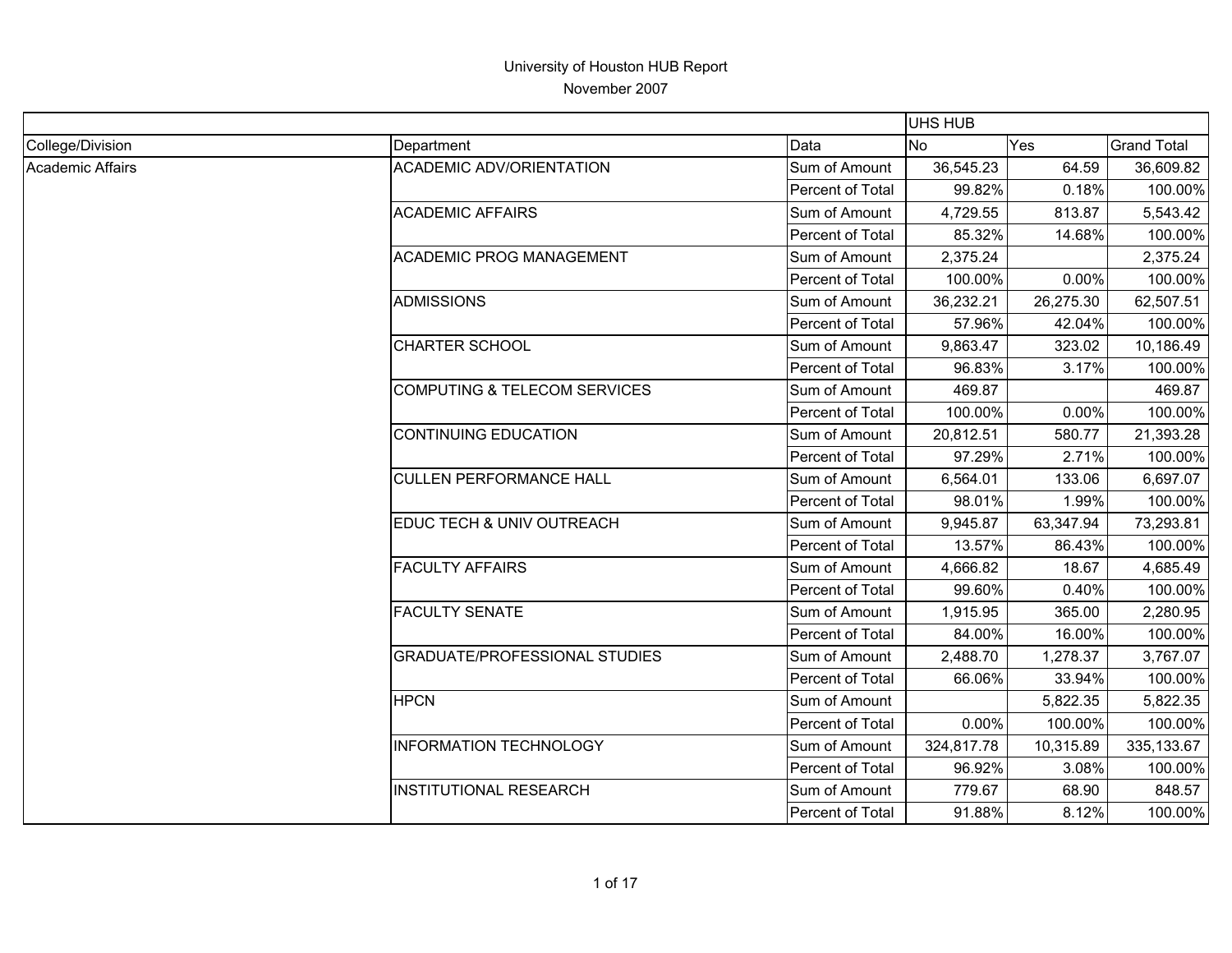|                                   |                                       |                  | UHS HUB    |            |                    |
|-----------------------------------|---------------------------------------|------------------|------------|------------|--------------------|
| College/Division                  | Department                            | Data             | <b>No</b>  | Yes        | <b>Grand Total</b> |
| <b>Academic Affairs</b>           | <b>INTERNATIONAL STUDIES</b>          | Sum of Amount    | 303.69     | 81.00      | 384.69             |
|                                   |                                       | Percent of Total | 78.94%     | 21.06%     | 100.00%            |
|                                   | <b>KUHF RADIO</b>                     | Sum of Amount    | 39,450.46  | 6,456.64   | 45,907.10          |
|                                   |                                       | Percent of Total | 85.94%     | 14.06%     | 100.00%            |
|                                   | <b>KUHT TV</b>                        | Sum of Amount    | 58,208.95  | 4,110.10   | 62,319.05          |
|                                   |                                       | Percent of Total | 93.40%     | 6.60%      | 100.00%            |
|                                   | <b>MANAGEMENT INFORMATION SYSTEMS</b> | Sum of Amount    | 253,891.40 | 26,198.93  | 280,090.33         |
|                                   |                                       | Percent of Total | 90.65%     | 9.35%      | 100.00%            |
|                                   | <b>REGISTRATION AND ACADEMIC RECO</b> | Sum of Amount    | 21,758.85  | 2,174.18   | 23,933.03          |
|                                   |                                       | Percent of Total | 90.92%     | 9.08%      | 100.00%            |
|                                   | <b>SCHOLARS COMMUNITY</b>             | Sum of Amount    | 1,902.82   | 692.52     | 2,595.34           |
|                                   |                                       | Percent of Total | 73.32%     | 26.68%     | 100.00%            |
|                                   | <b>SCHOLARSHIPS AND FINANCIAL AID</b> | Sum of Amount    | 52,397.54  |            | 52,397.54          |
|                                   |                                       | Percent of Total | 100.00%    | 0.00%      | 100.00%            |
|                                   | <b>SECURITY AND DISASTER RECOVERY</b> | Sum of Amount    | 967.50     | 921.14     | 1,888.64           |
|                                   |                                       | Percent of Total | 51.23%     | 48.77%     | 100.00%            |
|                                   | TECHNOLOGY SUPPORT SERVICES           | Sum of Amount    | 59,010.29  | 843,755.18 | 902,765.47         |
|                                   |                                       | Percent of Total | 6.54%      | 93.46%     | 100.00%            |
|                                   | UNDERGRADUATE STUDIES                 | Sum of Amount    | 800.45     |            | 800.45             |
|                                   |                                       | Percent of Total | 100.00%    | 0.00%      | 100.00%            |
| Academic Affairs Sum of Amount    |                                       |                  | 950,898.83 | 993,797.42 | 1,944,696.25       |
| Academic Affairs Percent of Total |                                       |                  | 48.90%     | 51.10%     | 100.00%            |
| Administration and Finance        | <b>ADMINISTRATION &amp; FINANCE</b>   | Sum of Amount    | 10,959.38  | 427.87     | 11,387.25          |
|                                   |                                       | Percent of Total | 96.24%     | 3.76%      | 100.00%            |
|                                   | <b>AUXILIARY SERVICES</b>             | Sum of Amount    | 1,251.01   |            | 1,251.01           |
|                                   |                                       | Percent of Total | 100.00%    | 0.00%      | 100.00%            |
|                                   | AVCIAVP-ADMINISTRATION                | Sum of Amount    | 11,384.70  | 9,784.13   | 21,168.83          |
|                                   |                                       | Percent of Total | 53.78%     | 46.22%     | 100.00%            |
|                                   | <b>BUDGET</b>                         | Sum of Amount    | 1,774.34   | 1,850.62   | 3,624.96           |
|                                   |                                       | Percent of Total | 48.95%     | 51.05%     | 100.00%            |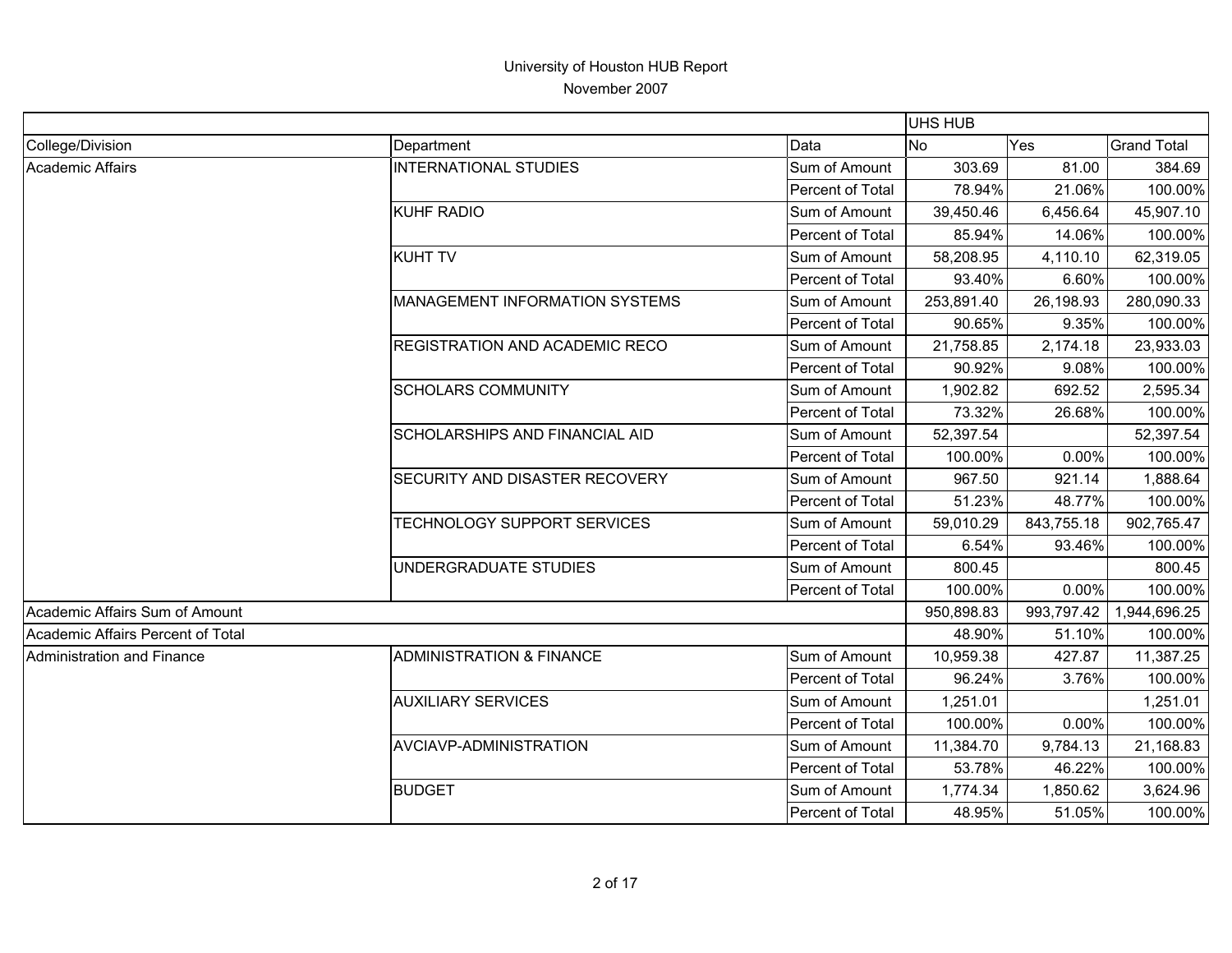|                            |                                       |                         | UHS HUB      |            |                    |
|----------------------------|---------------------------------------|-------------------------|--------------|------------|--------------------|
| College/Division           | Department                            | Data                    | No.          | Yes        | <b>Grand Total</b> |
| Administration and Finance | <b>BUSINESS SERVICES</b>              | Sum of Amount           | 1,720.48     |            | 1,720.48           |
|                            |                                       | Percent of Total        | 100.00%      | 0.00%      | 100.00%            |
|                            | <b>ENVIRONMENTAL HEALTH RISK MGMT</b> | Sum of Amount           | 8,579.67     | 1,273.92   | 9,853.59           |
|                            |                                       | Percent of Total        | 87.07%       | 12.93%     | 100.00%            |
|                            | <b>FACILITIES &amp; PLANNING</b>      | Sum of Amount           | 1,638,445.02 | 426,485.50 | 2,064,930.52       |
|                            |                                       | Percent of Total        | 79.35%       | 20.65%     | 100.00%            |
|                            | <b>FINANCE</b>                        | Sum of Amount           | 125,188.52   | 6,861.55   | 132,050.07         |
|                            |                                       | Percent of Total        | 94.80%       | 5.20%      | 100.00%            |
|                            | <b>FINANCIAL REPORTING</b>            | Sum of Amount           | 659.04       | 1,195.26   | 1,854.30           |
|                            |                                       | Percent of Total        | 35.54%       | 64.46%     | 100.00%            |
|                            | <b>HUB PROGRAMS</b>                   | Sum of Amount           | 21.09        | 260.07     | 281.16             |
|                            |                                       | Percent of Total        | 7.50%        | 92.50%     | 100.00%            |
|                            | <b>HUMAN RESOURCES</b>                | Sum of Amount           | 3,598.25     | 866.80     | 4,465.05           |
|                            |                                       | Percent of Total        | 80.59%       | 19.41%     | 100.00%            |
|                            | <b>ONE CARD PROGRAM</b>               | Sum of Amount           | 697.16       | 692.36     | 1,389.52           |
|                            |                                       | Percent of Total        | 50.17%       | 49.83%     | 100.00%            |
|                            | PARKING & TRANSPORTATION              | Sum of Amount           | 232,132.84   | 2,322.12   | 234,454.96         |
|                            |                                       | Percent of Total        | 99.01%       | 0.99%      | 100.00%            |
|                            | <b>PHY PLANT-ADMINISTRATION</b>       | Sum of Amount           | 188,126.10   | 21,018.12  | 209,144.22         |
|                            |                                       | <b>Percent of Total</b> | 89.95%       | 10.05%     | 100.00%            |
|                            | <b>PHY PLANT-AUTOMOTIVE</b>           | Sum of Amount           | 19,875.48    | 721.61     | 20,597.09          |
|                            |                                       | Percent of Total        | 96.50%       | 3.50%      | 100.00%            |
|                            | PHY PLANT-BLDG MAINT                  | Sum of Amount           | 68,285.78    | 11,082.17  | 79,367.95          |
|                            |                                       | Percent of Total        | 86.04%       | 13.96%     | 100.00%            |
|                            | <b>PHY PLANT-CUSTODIAL SVCS</b>       | Sum of Amount           | 1,427.22     | (3,846.82) | (2,419.60)         |
|                            |                                       | Percent of Total        | -58.99%      | 158.99%    | 100.00%            |
|                            | <b>PHY PLANT-GROUNDS MAINT</b>        | Sum of Amount           | 21,711.90    | 243.63     | 21,955.53          |
|                            |                                       | Percent of Total        | 98.89%       | 1.11%      | 100.00%            |
|                            | <b>PHY PLANT-SOLID WASTE</b>          | Sum of Amount           | 1,904.54     |            | 1,904.54           |
|                            |                                       | Percent of Total        | 100.00%      | 0.00%      | 100.00%            |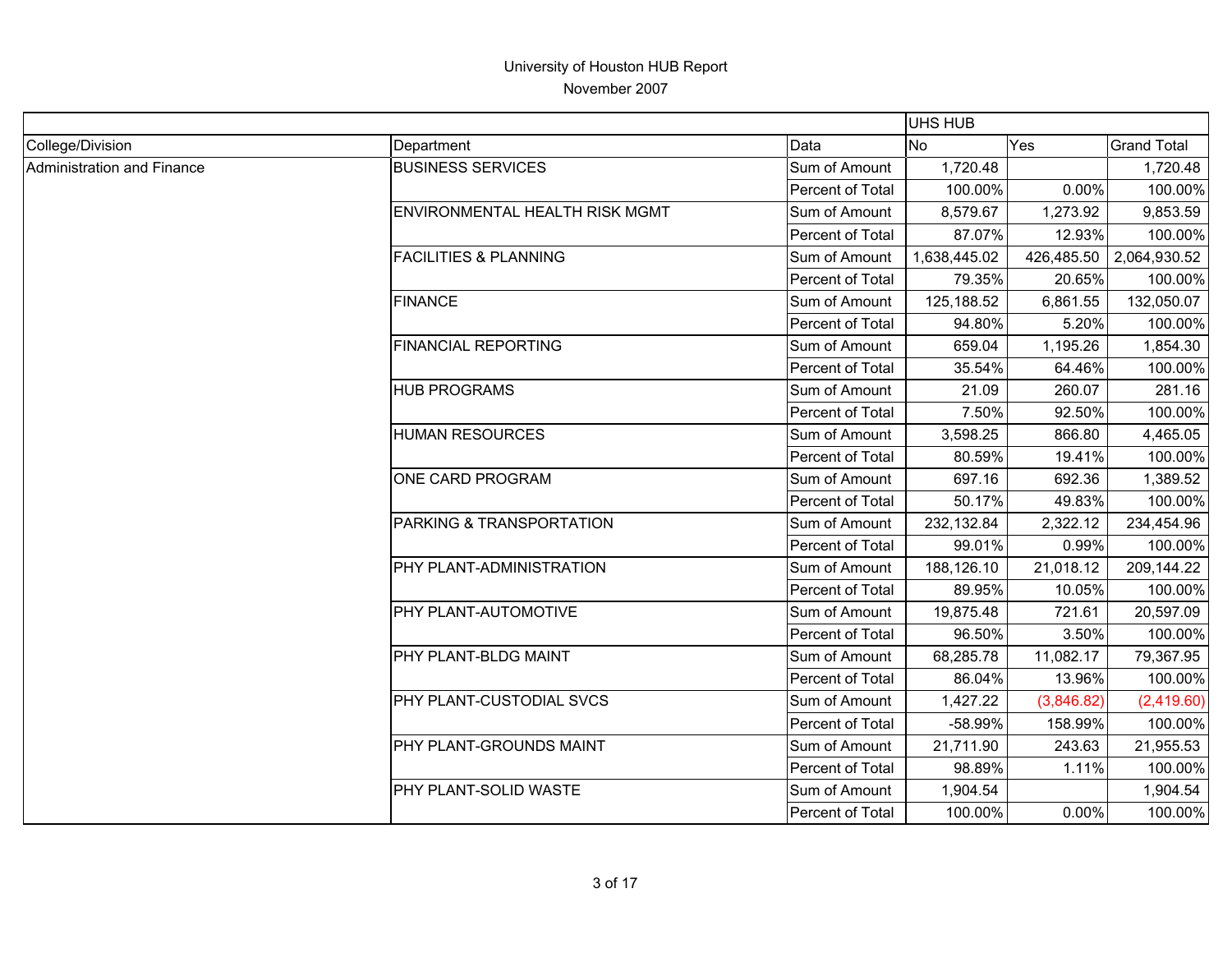|                                             |                                           |                  | <b>UHS HUB</b> |            |                    |
|---------------------------------------------|-------------------------------------------|------------------|----------------|------------|--------------------|
| College/Division                            | Department                                | Data             | <b>No</b>      | Yes        | <b>Grand Total</b> |
| Administration and Finance                  | PHY PLANT-UTILITIES                       | Sum of Amount    | 76,459.57      | 24,554.54  | 101,014.11         |
|                                             |                                           | Percent of Total | 75.69%         | 24.31%     | 100.00%            |
|                                             | <b>POLICE</b>                             | Sum of Amount    | 36,978.48      | 16,953.91  | 53,932.39          |
|                                             |                                           | Percent of Total | 68.56%         | 31.44%     | 100.00%            |
|                                             | <b>POSTAL SERVICES</b>                    | Sum of Amount    | 5,308.80       | 316.00     | 5,624.80           |
|                                             |                                           | Percent of Total | 94.38%         | 5.62%      | 100.00%            |
|                                             | PRINTING                                  | Sum of Amount    | 12,847.58      | 92.48      | 12,940.06          |
|                                             |                                           | Percent of Total | 99.29%         | 0.71%      | 100.00%            |
|                                             | PURCHASED UTILITIES                       | Sum of Amount    | 2,674.00       |            | 2,674.00           |
|                                             |                                           | Percent of Total | 100.00%        | 0.00%      | 100.00%            |
|                                             | STUDENT FINANCIAL SERVICES                | Sum of Amount    | 18,426.45      | 163.00     | 18,589.45          |
|                                             |                                           | Percent of Total | 99.12%         | 0.88%      | 100.00%            |
| Administration and Finance Sum of Amount    |                                           |                  | 2,490,437.40   | 523,318.84 | 3,013,756.24       |
| Administration and Finance Percent of Total |                                           |                  | 82.64%         | 17.36%     | 100.00%            |
| Architecture                                | <b>DEAN, ARCHITECTURE</b>                 | Sum of Amount    | 23,174.81      | 3,553.47   | 26,728.28          |
|                                             |                                           | Percent of Total | 86.71%         | 13.29%     | 100.00%            |
| Architecture Sum of Amount                  |                                           |                  | 23,174.81      | 3,553.47   | 26,728.28          |
| Architecture Percent of Total               |                                           |                  | 86.71%         | 13.29%     | 100.00%            |
| <b>Athletics</b>                            | <b>INTERCOLLEGIATE ATHLETICS</b>          | Sum of Amount    | 283,952.16     | 57,026.76  | 340,978.92         |
|                                             |                                           | Percent of Total | 83.28%         | 16.72%     | 100.00%            |
| Athletics Sum of Amount                     |                                           |                  | 283,952.16     | 57,026.76  | 340,978.92         |
| Athletics Percent of Total                  |                                           |                  | 83.28%         | 16.72%     | 100.00%            |
| <b>Business Administration</b>              | <b>ACCOUNTANCY AND TAXATION</b>           | Sum of Amount    | 325.26         | 317.38     | 642.64             |
|                                             |                                           | Percent of Total | 50.61%         | 49.39%     | 100.00%            |
|                                             | <b>BAUER CAREER SERVICES CTR</b>          | Sum of Amount    | 6,194.08       | 297.11     | 6,491.19           |
|                                             |                                           | Percent of Total | 95.42%         | 4.58%      | 100.00%            |
|                                             | <b>CTR FOR ENTREPRENEURSHIP &amp; INN</b> | Sum of Amount    | 8,922.03       | (58.73)    | 8,863.30           |
|                                             |                                           | Percent of Total | 100.66%        | $-0.66%$   | 100.00%            |
|                                             | CTR FOR EXECUTIVE DEVELOPMENT             | Sum of Amount    | 10.41          |            | 10.41              |
|                                             |                                           | Percent of Total | 100.00%        | 0.00%      | 100.00%            |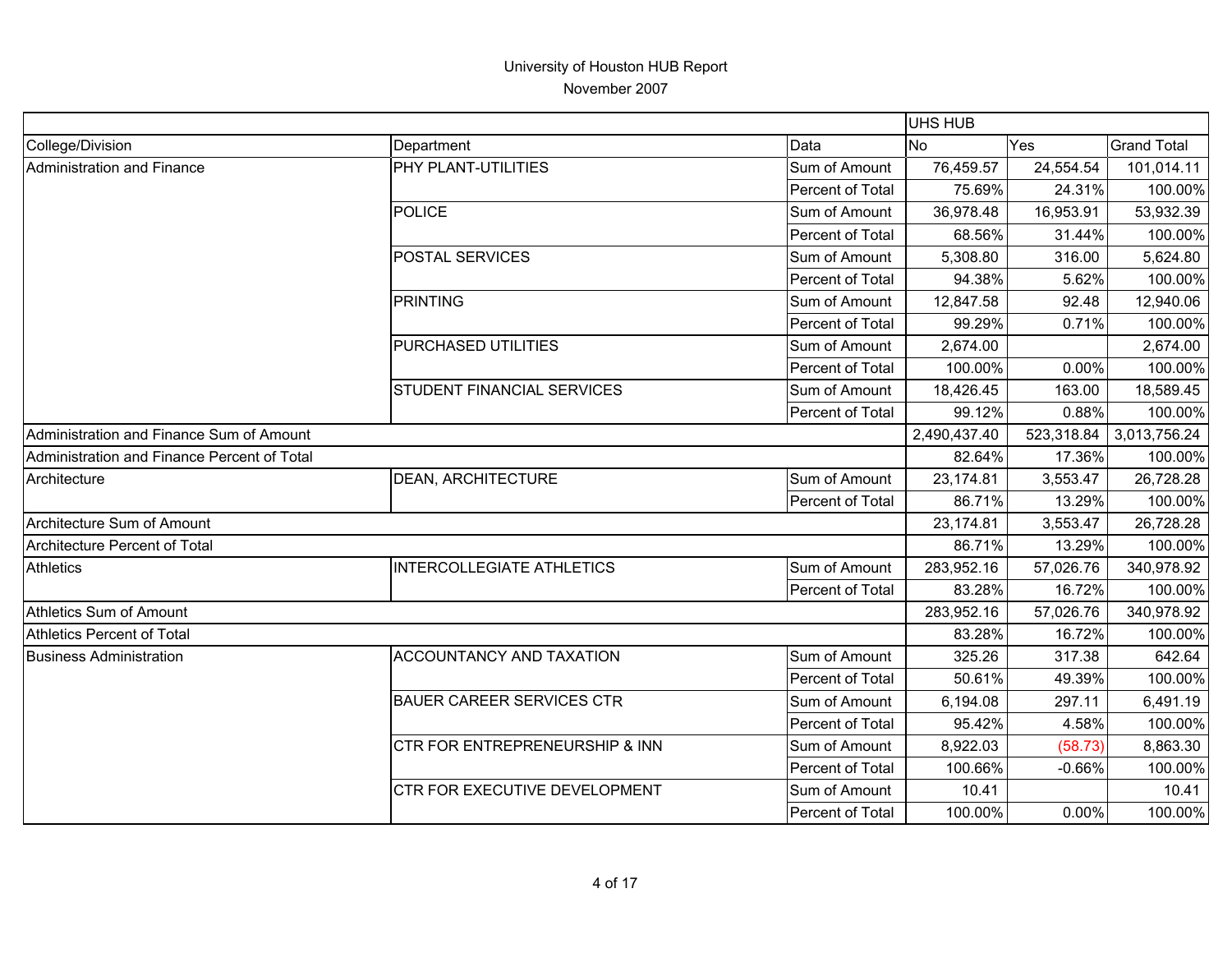|                                          |                                       |                  | <b>UHS HUB</b> |           |                    |
|------------------------------------------|---------------------------------------|------------------|----------------|-----------|--------------------|
| College/Division                         | Department                            | Data             | <b>No</b>      | Yes       | <b>Grand Total</b> |
| <b>Business Administration</b>           | <b>DEAN, BUSINESS ADMINISTRATION</b>  | Sum of Amount    | 70,157.79      | 43,756.58 | 113,914.37         |
|                                          |                                       | Percent of Total | 61.59%         | 38.41%    | 100.00%            |
|                                          | <b>DECISION AND INFORMATION SCIEN</b> | Sum of Amount    | 968.86         | 361.35    | 1,330.21           |
|                                          |                                       | Percent of Total | 72.84%         | 27.16%    | 100.00%            |
|                                          | <b>EXECUTIVE DEGREE PROGRAMS</b>      | Sum of Amount    | 59,445.55      | 10,442.42 | 69,887.97          |
|                                          |                                       | Percent of Total | 85.06%         | 14.94%    | 100.00%            |
|                                          | <b>FINANCE-BUS ADMIN</b>              | Sum of Amount    | 2,774.57       | 1,583.86  | 4,358.43           |
|                                          |                                       | Percent of Total | 63.66%         | 36.34%    | 100.00%            |
|                                          | <b>GLOBAL ENERGY MGMT INST</b>        | Sum of Amount    | 155.04         |           | 155.04             |
|                                          |                                       | Percent of Total | 100.00%        | 0.00%     | 100.00%            |
|                                          | <b>MANAGEMENT</b>                     | Sum of Amount    | 585.69         |           | 585.69             |
|                                          |                                       | Percent of Total | 100.00%        | 0.00%     | 100.00%            |
|                                          | <b>MARKETING-BUS ADMIN</b>            | Sum of Amount    | 1,174.59       | 199.00    | 1,373.59           |
|                                          |                                       | Percent of Total | 85.51%         | 14.49%    | 100.00%            |
|                                          | <b>MBA STUDENT SERVICES CENTER</b>    | Sum of Amount    | 30.99          | 954.72    | 985.71             |
|                                          |                                       | Percent of Total | 3.14%          | 96.86%    | 100.00%            |
|                                          | <b>RESEARCH AND INSTR COMPUTING S</b> | Sum of Amount    | 1,303.98       | 266.94    | 1,570.92           |
|                                          |                                       | Percent of Total | 83.01%         | 16.99%    | 100.00%            |
|                                          | <b>SALES EXCELLENCE INSTITUTE</b>     | Sum of Amount    | 29,200.89      | 240.89    | 29,441.78          |
|                                          |                                       | Percent of Total | 99.18%         | 0.82%     | 100.00%            |
|                                          | SMALL BUSINESS DEV CENTER             | Sum of Amount    | 53,240.72      | 20,300.11 | 73,540.83          |
|                                          |                                       | Percent of Total | 72.40%         | 27.60%    | 100.00%            |
|                                          | UNDERGRAD BUSINESS PROG               | Sum of Amount    | 5,686.25       | 1,004.69  | 6,690.94           |
|                                          |                                       | Percent of Total | 84.98%         | 15.02%    | 100.00%            |
| Business Administration Sum of Amount    |                                       |                  | 240,176.70     | 79,666.32 | 319,843.02         |
| Business Administration Percent of Total |                                       |                  | 75.09%         | 24.91%    | 100.00%            |
| Chancellor/President                     | <b>AFFIRMATIVE ACTION</b>             | Sum of Amount    | 2,937.45       | 157.20    | 3,094.65           |
|                                          |                                       | Percent of Total | 94.92%         | 5.08%     | 100.00%            |
|                                          | <b>CONTRACTS ADMINISTRATION</b>       | Sum of Amount    | 235.87         | 111.43    | 347.30             |
|                                          |                                       | Percent of Total | 67.92%         | 32.08%    | 100.00%            |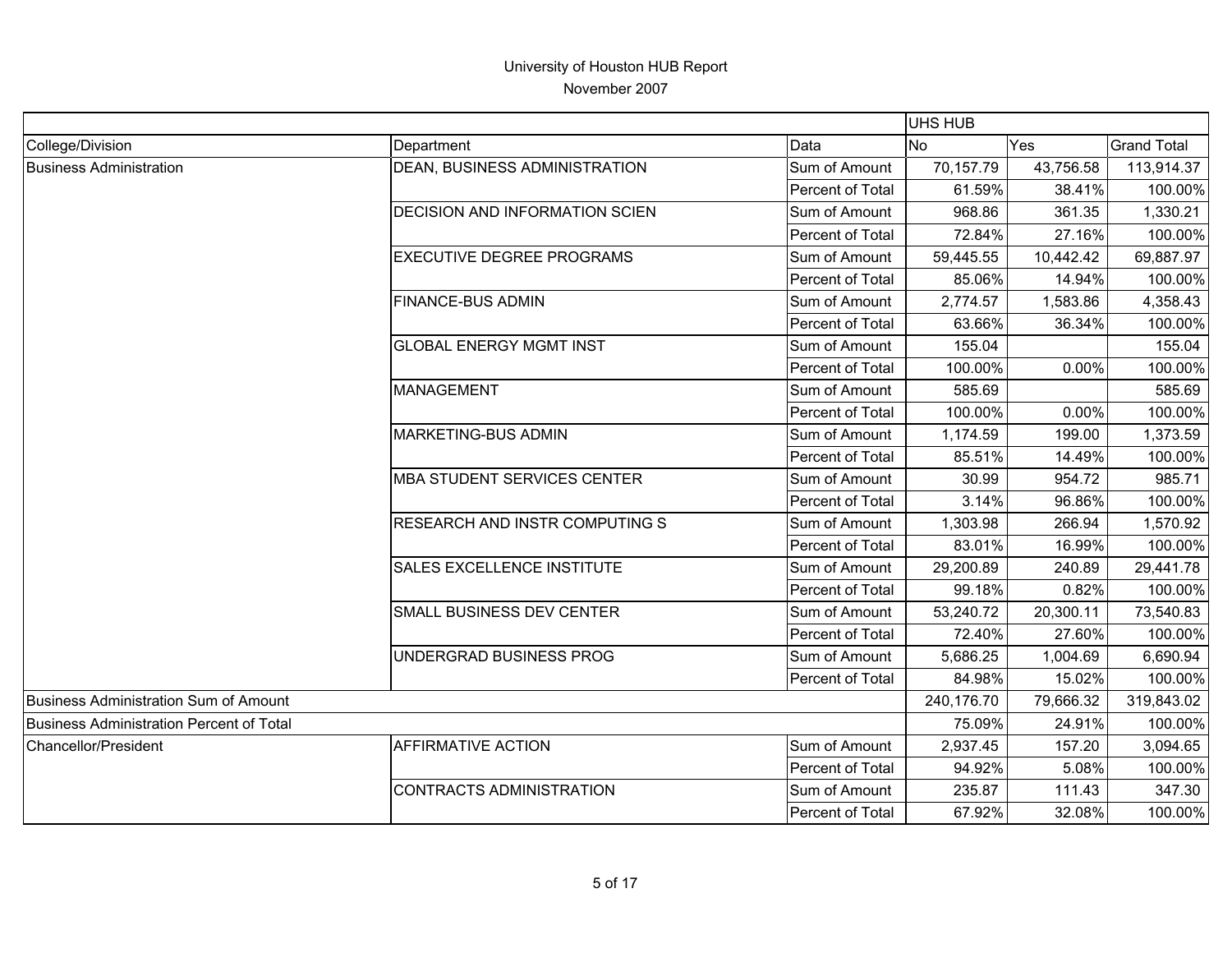|                                       |                                   | <b>UHS HUB</b>   |           |           |                    |
|---------------------------------------|-----------------------------------|------------------|-----------|-----------|--------------------|
| College/Division                      | Department                        | Data             | <b>No</b> | Yes       | <b>Grand Total</b> |
| Chancellor/President                  | OFFICE OF SPECIAL EVENTS          | Sum of Amount    | 11,074.14 | 6,792.15  | 17,866.29          |
|                                       |                                   | Percent of Total | 61.98%    | 38.02%    | 100.00%            |
|                                       | <b>PRESIDENT</b>                  | Sum of Amount    | 409.33    | 1,332.48  | 1,741.81           |
|                                       |                                   | Percent of Total | 23.50%    | 76.50%    | 100.00%            |
|                                       | <b>STAFF COUNCIL</b>              | Sum of Amount    | 493.71    |           | 493.71             |
|                                       |                                   | Percent of Total | 100.00%   | 0.00%     | 100.00%            |
| Chancellor/President Sum of Amount    |                                   |                  | 15,150.50 | 8,393.26  | 23,543.76          |
| Chancellor/President Percent of Total |                                   |                  | 64.35%    | 35.65%    | 100.00%            |
| Education                             | CENTER FOR INFO TECH IN EDUCATION | Sum of Amount    | 17,923.95 | 15,904.03 | 33,827.98          |
|                                       |                                   | Percent of Total | 52.99%    | 47.01%    | 100.00%            |
|                                       | CONSISTENCY MGMT & COOP DISCIP    | Sum of Amount    | 21,218.89 | 2,800.77  | 24,019.66          |
|                                       |                                   | Percent of Total | 88.34%    | 11.66%    | 100.00%            |
|                                       | <b>CURRICULUM AND INSTRUCTION</b> | Sum of Amount    | 15,984.39 | 2,528.78  | 18,513.17          |
|                                       |                                   | Percent of Total | 86.34%    | 13.66%    | 100.00%            |
|                                       | <b>DEAN, EDUCATION</b>            | Sum of Amount    | 17,510.86 | 855.93    | 18,366.79          |
|                                       |                                   | Percent of Total | 95.34%    | 4.66%     | 100.00%            |
|                                       | EDU. LEADERSHIP & CULTURAL STU    | Sum of Amount    | 1,169.37  | 4,113.42  | 5,282.79           |
|                                       |                                   | Percent of Total | 22.14%    | 77.86%    | 100.00%            |
|                                       | EDUCATIONAL PSYCHOLOGY            | Sum of Amount    | 198.48    | 1,899.35  | 2,097.83           |
|                                       |                                   | Percent of Total | 9.46%     | 90.54%    | 100.00%            |
|                                       | HEALTH AND HUMAN PERFORMANCE      | Sum of Amount    | 15,670.24 | 638.40    | 16,308.64          |
|                                       |                                   | Percent of Total | 96.09%    | 3.91%     | 100.00%            |
|                                       | HUMAN DEVELOPMENT LAB             | Sum of Amount    | 544.40    | 1,305.99  | 1,850.39           |
|                                       |                                   | Percent of Total | 29.42%    | 70.58%    | 100.00%            |
|                                       | INSTITUTE FOR URBAN EDUCATION     | Sum of Amount    | 4,058.60  | 546.00    | 4,604.60           |
|                                       |                                   | Percent of Total | 88.14%    | 11.86%    | 100.00%            |
|                                       | TEACHER EDUCATION AND CERTIFIC    | Sum of Amount    | 55.00     | 64.98     | 119.98             |
|                                       |                                   | Percent of Total | 45.84%    | 54.16%    | 100.00%            |
| Education Sum of Amount               |                                   |                  | 94,334.18 | 30,657.65 | 124,991.83         |
| Education Percent of Total            |                                   |                  | 75.47%    | 24.53%    | 100.00%            |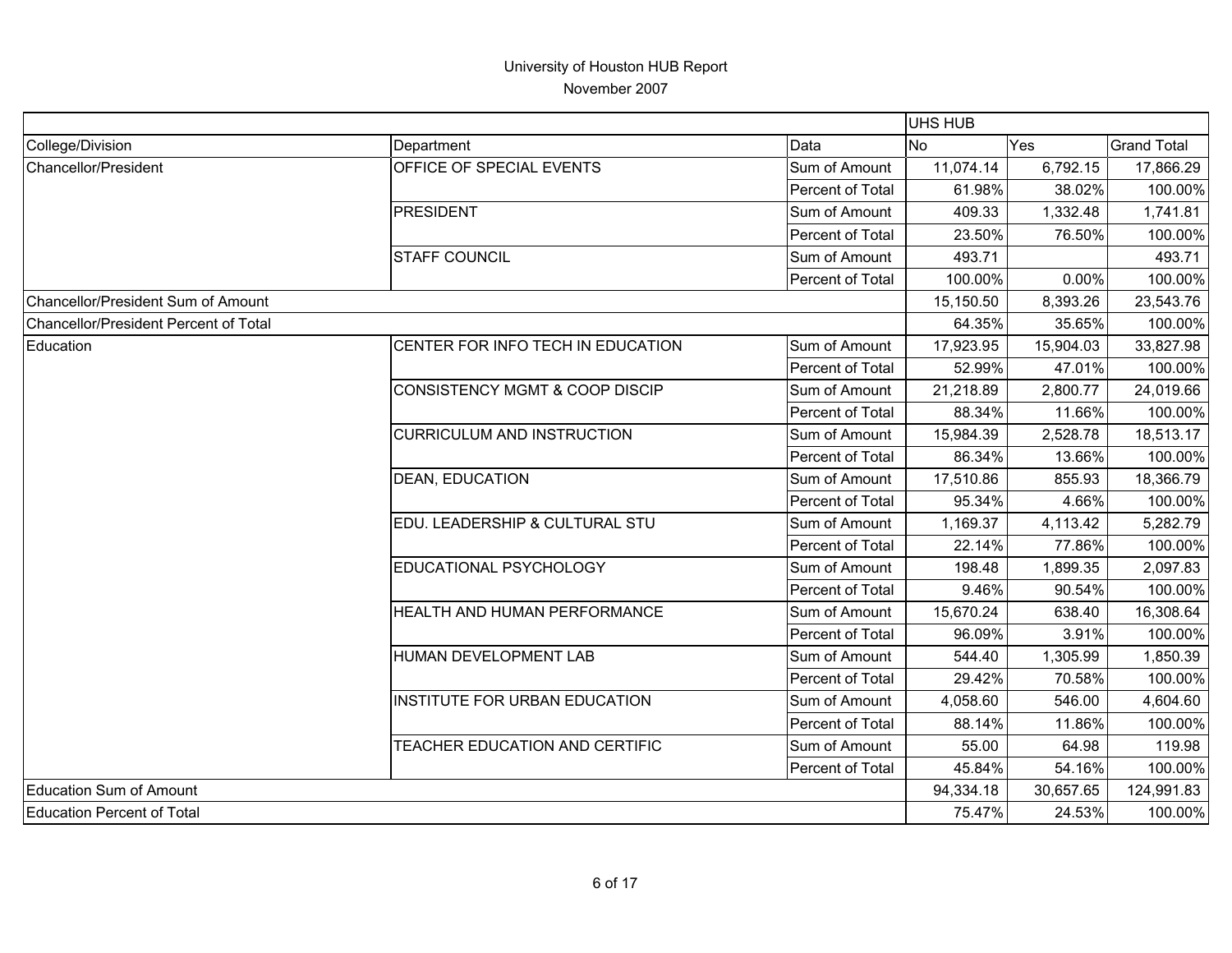|                                        |                                |                  | <b>UHS HUB</b> |           |                    |
|----------------------------------------|--------------------------------|------------------|----------------|-----------|--------------------|
| College/Division                       | Department                     | Data             | <b>No</b>      | Yes       | <b>Grand Total</b> |
| Engineering                            | CENTER FOR NANOMAGNETIC SYSTEM | Sum of Amount    | 187.74         |           | 187.74             |
|                                        |                                | Percent of Total | 100.00%        | 0.00%     | 100.00%            |
|                                        | <b>CHEMICAL ENGINEERING</b>    | Sum of Amount    | 24,277.35      | 297.15    | 24,574.50          |
|                                        |                                | Percent of Total | 98.79%         | 1.21%     | 100.00%            |
|                                        | <b>CIVIL ENGINEERING</b>       | Sum of Amount    | 11,671.82      | 1,503.54  | 13,175.36          |
|                                        |                                | Percent of Total | 88.59%         | 11.41%    | 100.00%            |
|                                        | COMPOSITE ENGR APPLICATIONS CT | Sum of Amount    | 2,420.01       |           | 2,420.01           |
|                                        |                                | Percent of Total | 100.00%        | 0.00%     | 100.00%            |
|                                        | <b>COOPERATIVE ENGINEERING</b> | Sum of Amount    |                | 30.80     | 30.80              |
|                                        |                                | Percent of Total | 0.00%          | 100.00%   | 100.00%            |
|                                        | <b>DEAN, ENGINEERING</b>       | Sum of Amount    | 81,400.17      | 6,085.59  | 87,485.76          |
|                                        |                                | Percent of Total | 93.04%         | 6.96%     | 100.00%            |
|                                        | ELECTRICAL ENGINEERING         | Sum of Amount    | 39,978.41      | 678.66    | 40,657.07          |
|                                        |                                | Percent of Total | 98.33%         | 1.67%     | 100.00%            |
|                                        | <b>ENGINEERING SERVICES</b>    | Sum of Amount    | 137.17         | 3,329.34  | 3,466.51           |
|                                        |                                | Percent of Total | 3.96%          | 96.04%    | 100.00%            |
|                                        | <b>INDUSTRIAL ENGINEERING</b>  | Sum of Amount    | 5,883.34       | 996.53    | 6,879.87           |
|                                        |                                | Percent of Total | 85.52%         | 14.48%    | 100.00%            |
|                                        | <b>MECHANICAL ENGINEERING</b>  | Sum of Amount    | 38,124.42      | 11,964.00 | 50,088.42          |
|                                        |                                | Percent of Total | 76.11%         | 23.89%    | 100.00%            |
|                                        | SW PUBLIC TECHNOLOGY CENTER    | Sum of Amount    | 1,018.13       |           | 1,018.13           |
|                                        |                                | Percent of Total | 100.00%        | 0.00%     | 100.00%            |
|                                        | <b>WIND ENERGY CENTER</b>      | Sum of Amount    | 6,805.34       | 170.54    | 6,975.88           |
|                                        |                                | Percent of Total | 97.56%         | 2.44%     | 100.00%            |
| Engineering Sum of Amount              |                                |                  | 211,903.90     | 25,056.15 | 236,960.05         |
| Engineering Percent of Total           |                                |                  | 89.43%         | 10.57%    | 100.00%            |
| <b>Graduate College of Social Work</b> | ADMISSIONS-GCSW                | Sum of Amount    | 465.88         | 166.23    | 632.11             |
|                                        |                                | Percent of Total | 73.70%         | 26.30%    | 100.00%            |
|                                        | ALUMNI & CAREER SERVICES       | Sum of Amount    | 1,089.00       |           | 1,089.00           |
|                                        |                                | Percent of Total | 100.00%        | 0.00%     | 100.00%            |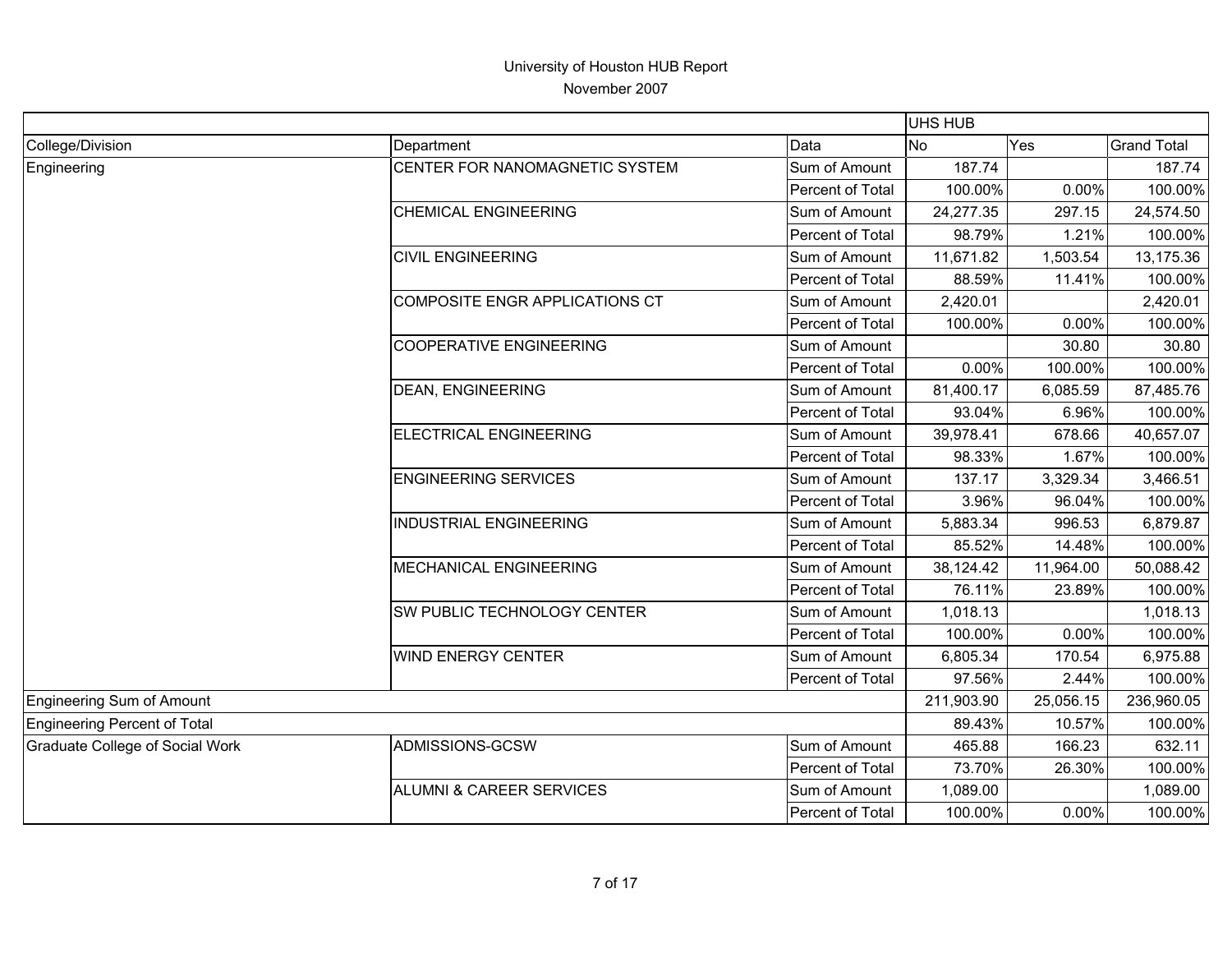|                                                  |                                |                  | <b>UHS HUB</b> |           |                    |
|--------------------------------------------------|--------------------------------|------------------|----------------|-----------|--------------------|
| College/Division                                 | Department                     | Data             | <b>No</b>      | Yes       | <b>Grand Total</b> |
| <b>Graduate College of Social Work</b>           | <b>AMERICAN HUMANICS</b>       | Sum of Amount    | 39.25          | 79.97     | 119.22             |
|                                                  |                                | Percent of Total | 32.92%         | 67.08%    | 100.00%            |
|                                                  | DEAN, SOCIAL WORK              | Sum of Amount    | 3,222.96       | 20,552.91 | 23,775.87          |
|                                                  |                                | Percent of Total | 13.56%         | 86.44%    | 100.00%            |
|                                                  | <b>FIELD OFFICE</b>            | Sum of Amount    |                | 15.80     | 15.80              |
|                                                  |                                | Percent of Total | 0.00%          | 100.00%   | 100.00%            |
|                                                  | LEADERSHIP & CHANGE            | Sum of Amount    |                | 14.48     | 14.48              |
|                                                  |                                | Percent of Total | 0.00%          | 100.00%   | 100.00%            |
|                                                  | <b>OCP</b>                     | Sum of Amount    | 4,916.94       | 1,213.06  | 6,130.00           |
|                                                  |                                | Percent of Total | 80.21%         | 19.79%    | 100.00%            |
|                                                  | <b>ODSPR</b>                   | Sum of Amount    | 1,759.26       | 401.44    | 2,160.70           |
|                                                  |                                | Percent of Total | 81.42%         | 18.58%    | 100.00%            |
|                                                  | PHD PROGRAM                    | Sum of Amount    | 280.33         | 42.38     | 322.71             |
|                                                  |                                | Percent of Total | 86.87%         | 13.13%    | 100.00%            |
| Graduate College of Social Work Sum of Amount    |                                |                  | 11,773.62      | 22,486.27 | 34,259.89          |
| Graduate College of Social Work Percent of Total |                                |                  | 34.37%         | 65.63%    | 100.00%            |
| Honors College                                   | DEAN, HONORS COLLEGE           | Sum of Amount    | 14, 151. 23    | 3,428.93  | 17,580.16          |
|                                                  |                                | Percent of Total | 80.50%         | 19.50%    | 100.00%            |
|                                                  | HOUSTON TEACHERS INSTITUTE     | Sum of Amount    | 4,250.00       |           | 4,250.00           |
|                                                  |                                | Percent of Total | 100.00%        | 0.00%     | 100.00%            |
| Honors College Sum of Amount                     |                                |                  | 18,401.23      | 3,428.93  | 21,830.16          |
| Honors College Percent of Total                  |                                |                  | 84.29%         | 15.71%    | 100.00%            |
| Hotel and Restaurant Management                  | DEAN, HOTEL & RESTAURANT MANAG | Sum of Amount    | 1,171.46       | 3,389.85  | 4,561.31           |
|                                                  |                                | Percent of Total | 25.68%         | 74.32%    | 100.00%            |
|                                                  | HOTEL AND RESTAURANT MANAGEMEN | Sum of Amount    | 87,906.70      | 7,356.35  | 95,263.05          |
|                                                  |                                | Percent of Total | 92.28%         | 7.72%     | 100.00%            |
| Hotel and Restaurant Management Sum of Amount    |                                |                  | 89,078.16      | 10,746.20 | 99,824.36          |
| Hotel and Restaurant Management Percent of Total |                                |                  | 89.23%         | 10.77%    | 100.00%            |
| Law Center                                       | <b>BLAKELEY INSTITUTE</b>      | Sum of Amount    | 38.49          | 571.63    | 610.12             |
|                                                  |                                | Percent of Total | 6.31%          | 93.69%    | 100.00%            |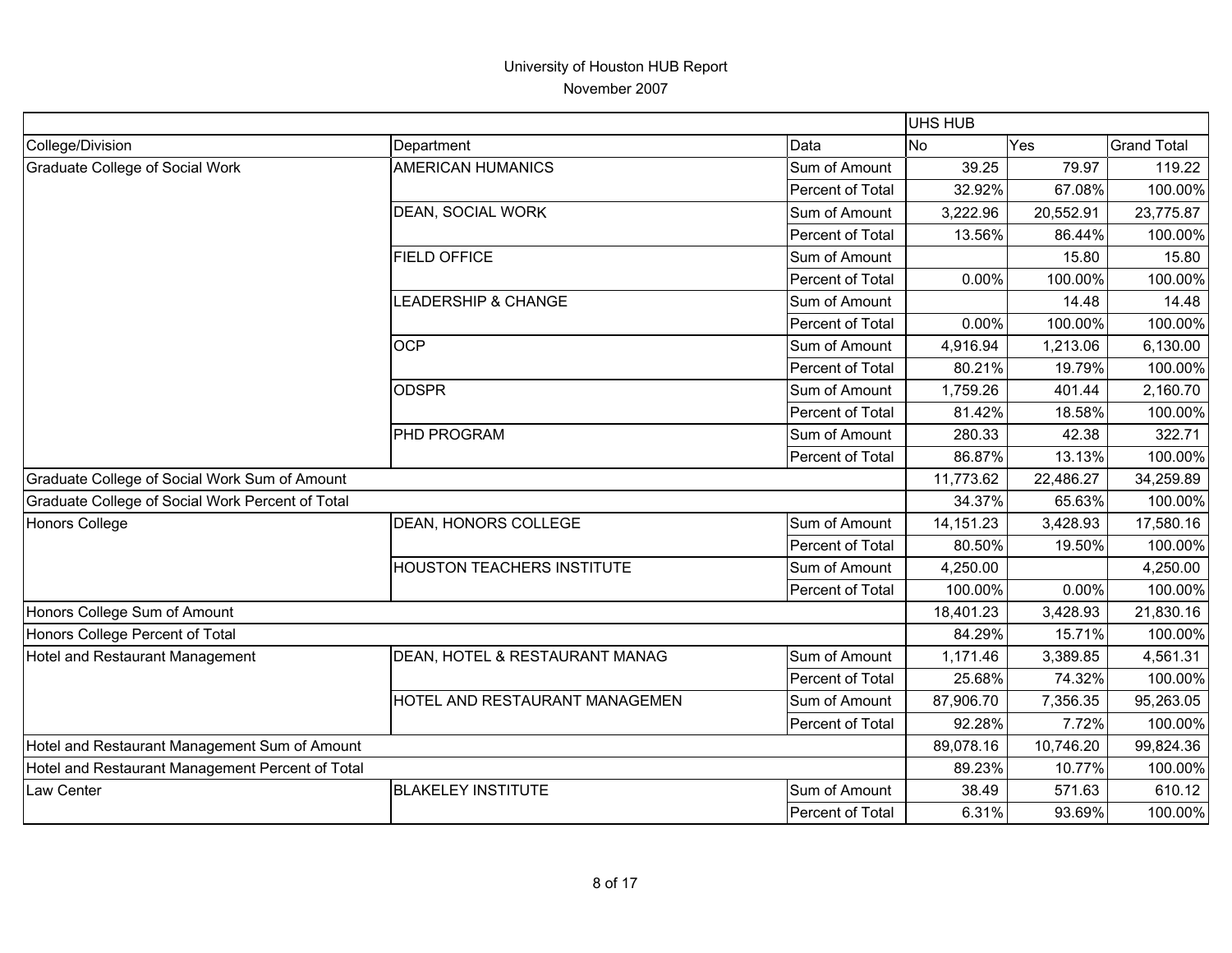|                                  |                               |                  | UHS HUB    |           |                    |
|----------------------------------|-------------------------------|------------------|------------|-----------|--------------------|
| College/Division                 | Department                    | Data             | <b>No</b>  | Yes       | <b>Grand Total</b> |
| Law Center                       | <b>BUSINESS SERVICES, LAW</b> | Sum of Amount    | 3,642.42   | 1,651.84  | 5,294.26           |
|                                  |                               | Percent of Total | 68.80%     | 31.20%    | 100.00%            |
|                                  | <b>CAREER SERVICES, LAW</b>   | Sum of Amount    | 4,980.31   | 958.91    | 5,939.22           |
|                                  |                               | Percent of Total | 83.85%     | 16.15%    | 100.00%            |
|                                  | DEAN, LAW                     | Sum of Amount    | 85,843.35  |           | 85,843.35          |
|                                  |                               | Percent of Total | 100.00%    | 0.00%     | 100.00%            |
|                                  | <b>EXTERNAL AFFAIRS, LAW</b>  | Sum of Amount    |            | 104.02    | 104.02             |
|                                  |                               | Percent of Total | 0.00%      | 100.00%   | 100.00%            |
|                                  | <b>FACILITIES, LAW</b>        | Sum of Amount    | 59,177.42  |           | 59,177.42          |
|                                  |                               | Percent of Total | 100.00%    | 0.00%     | 100.00%            |
|                                  | HEALTH LAW & POLICY INSTITUTE | Sum of Amount    | 181.82     | 930.30    | 1,112.12           |
|                                  |                               | Percent of Total | 16.35%     | 83.65%    | 100.00%            |
|                                  | LAW INFORMATION TECHNOLOGY    | Sum of Amount    | 15,141.02  | 9,190.00  | 24,331.02          |
|                                  |                               | Percent of Total | 62.23%     | 37.77%    | 100.00%            |
|                                  | <b>LAW LIBRARY</b>            | Sum of Amount    | 1,611.72   | 861.83    | 2,473.55           |
|                                  |                               | Percent of Total | 65.16%     | 34.84%    | 100.00%            |
|                                  | LEGAL AID CLINIC, LAW         | Sum of Amount    |            | 54.02     | 54.02              |
|                                  |                               | Percent of Total | 0.00%      | 100.00%   | 100.00%            |
|                                  | PUBLIC RELS & MARKETING, LAW  | Sum of Amount    | 13,391.66  |           | 13,391.66          |
|                                  |                               | Percent of Total | 100.00%    | 0.00%     | 100.00%            |
|                                  | STUDENT ORGANIZATION, LAW     | Sum of Amount    | 365.75     | 223.75    | 589.50             |
|                                  |                               | Percent of Total | 62.04%     | 37.96%    | 100.00%            |
|                                  | STUDENT SERVICES, LAW         | Sum of Amount    | 2,165.45   | 1,239.64  | 3,405.09           |
|                                  |                               | Percent of Total | 63.59%     | 36.41%    | 100.00%            |
| Law Center Sum of Amount         |                               |                  | 186,539.41 | 15,785.94 | 202,325.35         |
| Law Center Percent of Total      |                               |                  | 92.20%     | 7.80%     | 100.00%            |
| Liberal Arts and Social Sciences | AEROSPACE STUDIES             | Sum of Amount    | 218.34     | 719.47    | 937.81             |
|                                  |                               | Percent of Total | 23.28%     | 76.72%    | 100.00%            |
|                                  | AFRICAN-AMERICAN STUDIES      | Sum of Amount    | 3,390.41   | 774.80    | 4,165.21           |
|                                  |                               | Percent of Total | 81.40%     | 18.60%    | 100.00%            |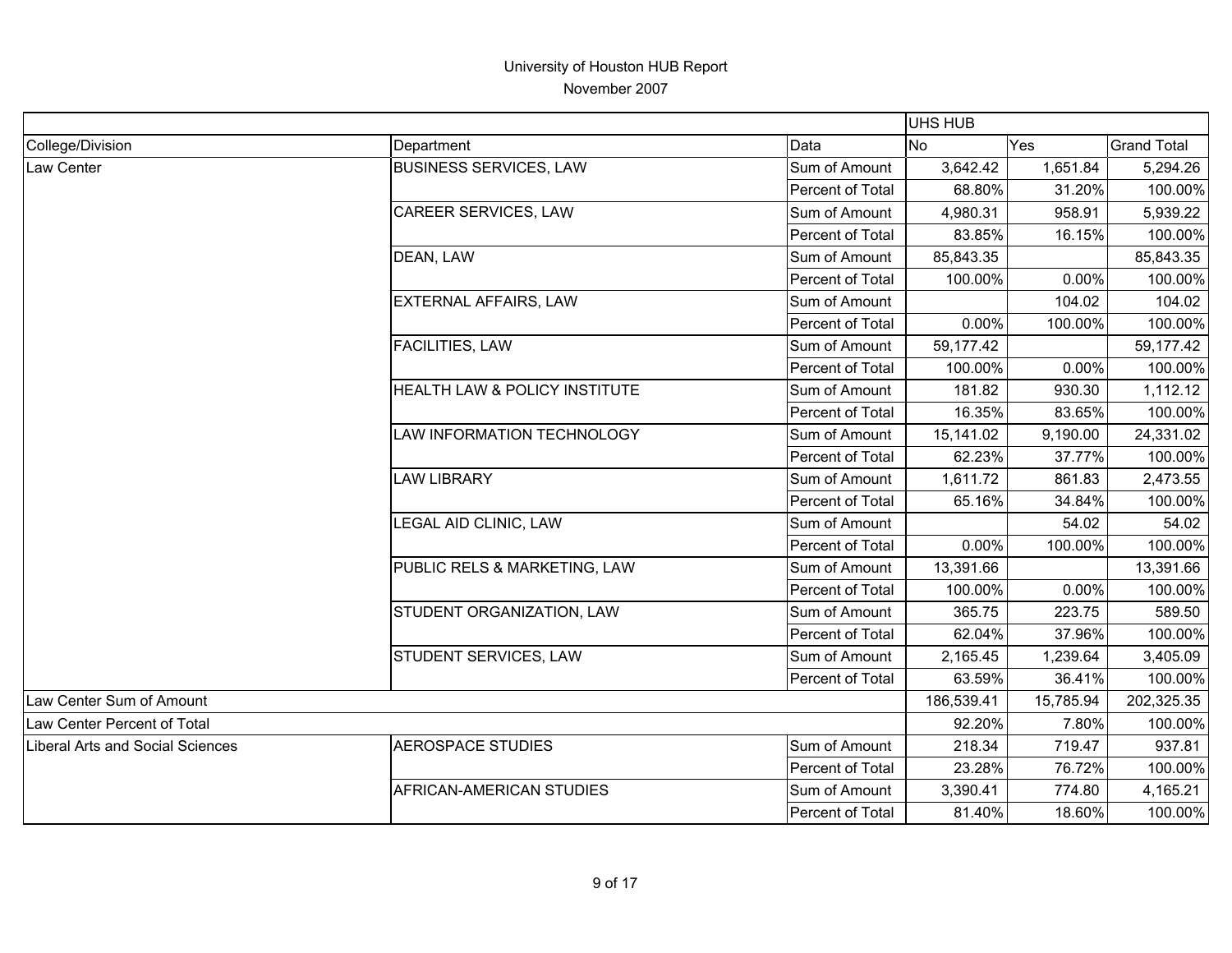|                                         |                                  |                  | <b>UHS HUB</b> |           |                    |
|-----------------------------------------|----------------------------------|------------------|----------------|-----------|--------------------|
| College/Division                        | Department                       | Data             | N <sub>0</sub> | Yes       | <b>Grand Total</b> |
| <b>Liberal Arts and Social Sciences</b> | <b>ANTHROPOLOGY</b>              | Sum of Amount    | 39.67          | 1,587.47  | 1,627.14           |
|                                         |                                  | Percent of Total | 2.44%          | 97.56%    | 100.00%            |
|                                         | <b>ART</b>                       | Sum of Amount    | 18,132.92      | 3,859.45  | 21,992.37          |
|                                         |                                  | Percent of Total | 82.45%         | 17.55%    | 100.00%            |
|                                         | <b>ARTE PUBLICO</b>              | Sum of Amount    | 39,314.41      | 1,023.92  | 40,338.33          |
|                                         |                                  | Percent of Total | 97.46%         | 2.54%     | 100.00%            |
|                                         | <b>BAND</b>                      | Sum of Amount    | 24,245.56      |           | 24,245.56          |
|                                         |                                  | Percent of Total | 100.00%        | 0.00%     | 100.00%            |
|                                         | <b>BLAFFER GALLERY</b>           | Sum of Amount    | 9,197.02       | 1,202.30  | 10,399.32          |
|                                         |                                  | Percent of Total | 88.44%         | 11.56%    | 100.00%            |
|                                         | CENTER FOR PUBLIC POLICY         | Sum of Amount    | 5,779.92       | 174.81    | 5,954.73           |
|                                         |                                  | Percent of Total | 97.06%         | 2.94%     | 100.00%            |
|                                         | <b>COMMUNICATION</b>             | Sum of Amount    | 35,560.15      | 66,746.25 | 102,306.40         |
|                                         |                                  | Percent of Total | 34.76%         | 65.24%    | 100.00%            |
|                                         | <b>COMMUNICATIONS DISORDERS</b>  | Sum of Amount    | 1,909.32       | 455.69    | 2,365.01           |
|                                         |                                  | Percent of Total | 80.73%         | 19.27%    | 100.00%            |
|                                         | <b>CWMCA CENTER FOR THE ARTS</b> | Sum of Amount    | 5,138.98       | 327.70    | 5,466.68           |
|                                         |                                  | Percent of Total | 94.01%         | 5.99%     | 100.00%            |
|                                         | DEAN, LIBERAL ARTS & SOC SCI     | Sum of Amount    | 22,386.91      | 39,009.10 | 61,396.01          |
|                                         |                                  | Percent of Total | 36.46%         | 63.54%    | 100.00%            |
|                                         | <b>ECONOMICS</b>                 | Sum of Amount    | 25,626.92      | 1,785.09  | 27,412.01          |
|                                         |                                  | Percent of Total | 93.49%         | 6.51%     | 100.00%            |
|                                         | <b>ENGLISH</b>                   | Sum of Amount    | 19,160.07      | 19,766.80 | 38,926.87          |
|                                         |                                  | Percent of Total | 49.22%         | 50.78%    | 100.00%            |
|                                         | <b>HISTORY</b>                   | Sum of Amount    | 12,275.52      | 1,585.04  | 13,860.56          |
|                                         |                                  | Percent of Total | 88.56%         | 11.44%    | 100.00%            |
|                                         | MEXICAN-AMERICAN STUDIES         | Sum of Amount    | 2,284.15       | 664.83    | 2,948.98           |
|                                         |                                  | Percent of Total | 77.46%         | 22.54%    | 100.00%            |
|                                         | <b>MILITARY SCIENCE</b>          | Sum of Amount    |                | 649.98    | 649.98             |
|                                         |                                  | Percent of Total | 0.00%          | 100.00%   | 100.00%            |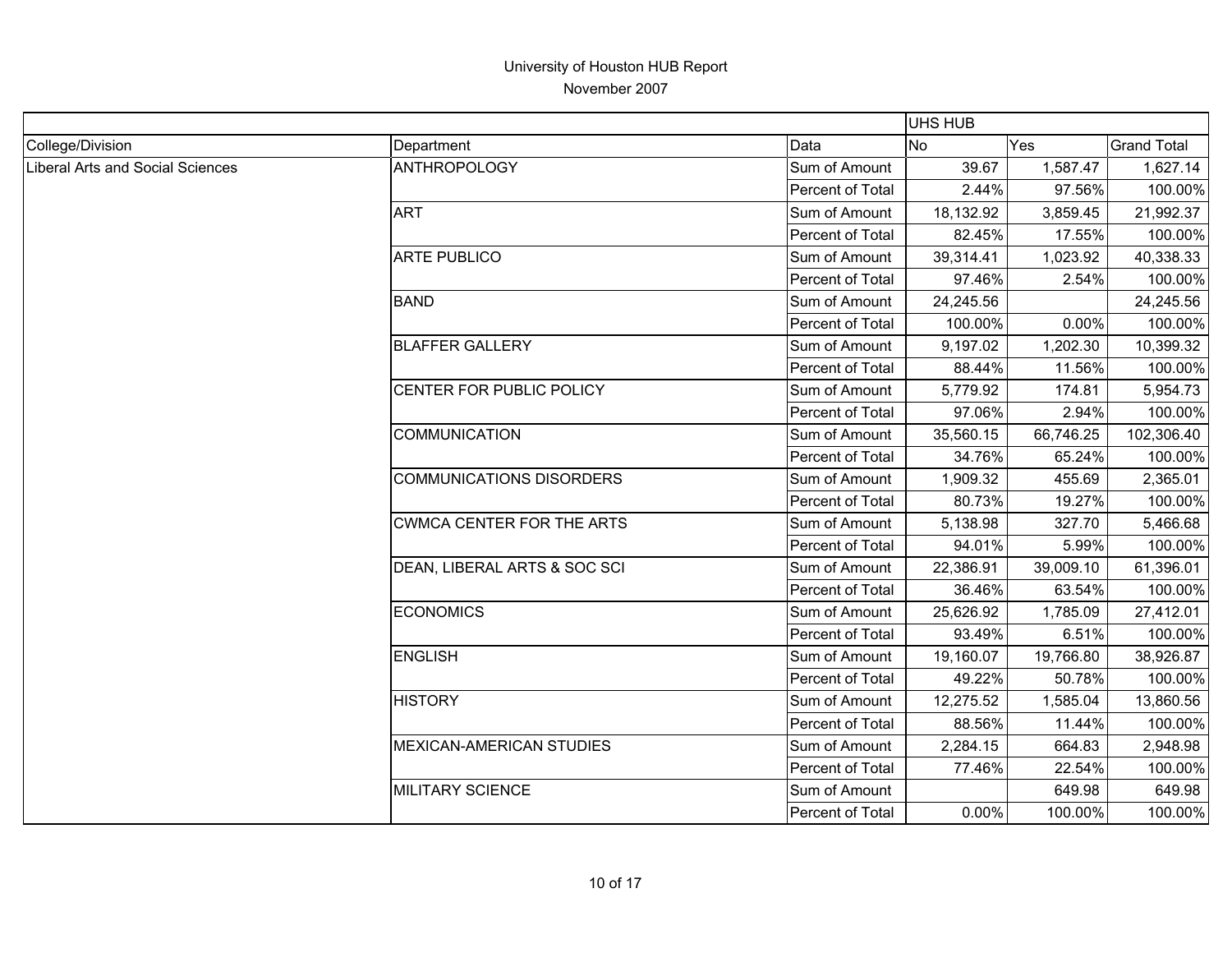|                                                   |                                   |                  | <b>UHS HUB</b> |            |                    |
|---------------------------------------------------|-----------------------------------|------------------|----------------|------------|--------------------|
| College/Division                                  | Department                        | Data             | <b>No</b>      | Yes        | <b>Grand Total</b> |
| Liberal Arts and Social Sciences                  | MODERN AND CLASSICAL LANGUAGES    | Sum of Amount    | 2,948.02       | 841.55     | 3,789.57           |
|                                                   |                                   | Percent of Total | 77.79%         | 22.21%     | 100.00%            |
|                                                   | <b>MUSIC</b>                      | Sum of Amount    | 31,884.80      | 2,343.32   | 34,228.12          |
|                                                   |                                   | Percent of Total | 93.15%         | 6.85%      | 100.00%            |
|                                                   | PHILOSOPHY                        | Sum of Amount    | 1,111.60       | 8,269.30   | 9,380.90           |
|                                                   |                                   | Percent of Total | 11.85%         | 88.15%     | 100.00%            |
|                                                   | POLITICAL SCIENCE                 | Sum of Amount    | 11,444.15      | 2,503.38   | 13,947.53          |
|                                                   |                                   | Percent of Total | 82.05%         | 17.95%     | 100.00%            |
|                                                   | <b>PSYCHOLOGY</b>                 | Sum of Amount    | 67,869.04      | 3,299.09   | 71,168.13          |
|                                                   |                                   | Percent of Total | 95.36%         | 4.64%      | 100.00%            |
|                                                   | <b>SOCIOLOGY</b>                  | Sum of Amount    | 4,031.58       | 2,451.68   | 6,483.26           |
|                                                   |                                   | Percent of Total | 62.18%         | 37.82%     | 100.00%            |
|                                                   | <b>THEATRE</b>                    | Sum of Amount    | 18,030.54      | 685.77     | 18,716.31          |
|                                                   |                                   | Percent of Total | 96.34%         | 3.66%      | 100.00%            |
|                                                   | <b>WOMEN'S STUDIES PROGRAM</b>    | Sum of Amount    | 2,913.37       | (7.99)     | 2,905.38           |
|                                                   |                                   | Percent of Total | 100.28%        | $-0.28%$   | 100.00%            |
|                                                   | <b>WRITING CENTER</b>             | Sum of Amount    | 1,074.63       | 372.76     | 1,447.39           |
|                                                   |                                   | Percent of Total | 74.25%         | 25.75%     | 100.00%            |
| Liberal Arts and Social Sciences Sum of Amount    |                                   |                  | 365,968.00     | 161,091.56 | 527,059.56         |
| Liberal Arts and Social Sciences Percent of Total |                                   |                  | 69.44%         | 30.56%     | 100.00%            |
| Library                                           | <b>UNIVERSITY LIBRARIES</b>       | Sum of Amount    | 640,525.48     | 43,591.30  | 684,116.78         |
|                                                   |                                   | Percent of Total | 93.63%         | 6.37%      | 100.00%            |
| <b>Library Sum of Amount</b>                      |                                   |                  | 640,525.48     | 43,591.30  | 684,116.78         |
| Library Percent of Total                          |                                   |                  | 93.63%         | 6.37%      | 100.00%            |
| Natural Science and Mathematics                   | <b>BIOLOGY &amp; BIOCHEMISTRY</b> | Sum of Amount    | 112,988.78     | 15,105.83  | 128,094.61         |
|                                                   |                                   | Percent of Total | 88.21%         | 11.79%     | 100.00%            |
|                                                   | <b>CAGE INSTITUTE</b>             | Sum of Amount    | 1,794.99       |            | 1,794.99           |
|                                                   |                                   | Percent of Total | 100.00%        | 0.00%      | 100.00%            |
|                                                   | <b>CHEMISTRY</b>                  | Sum of Amount    | 69,316.94      | 8,030.79   | 77,347.73          |
|                                                   |                                   | Percent of Total | 89.62%         | 10.38%     | 100.00%            |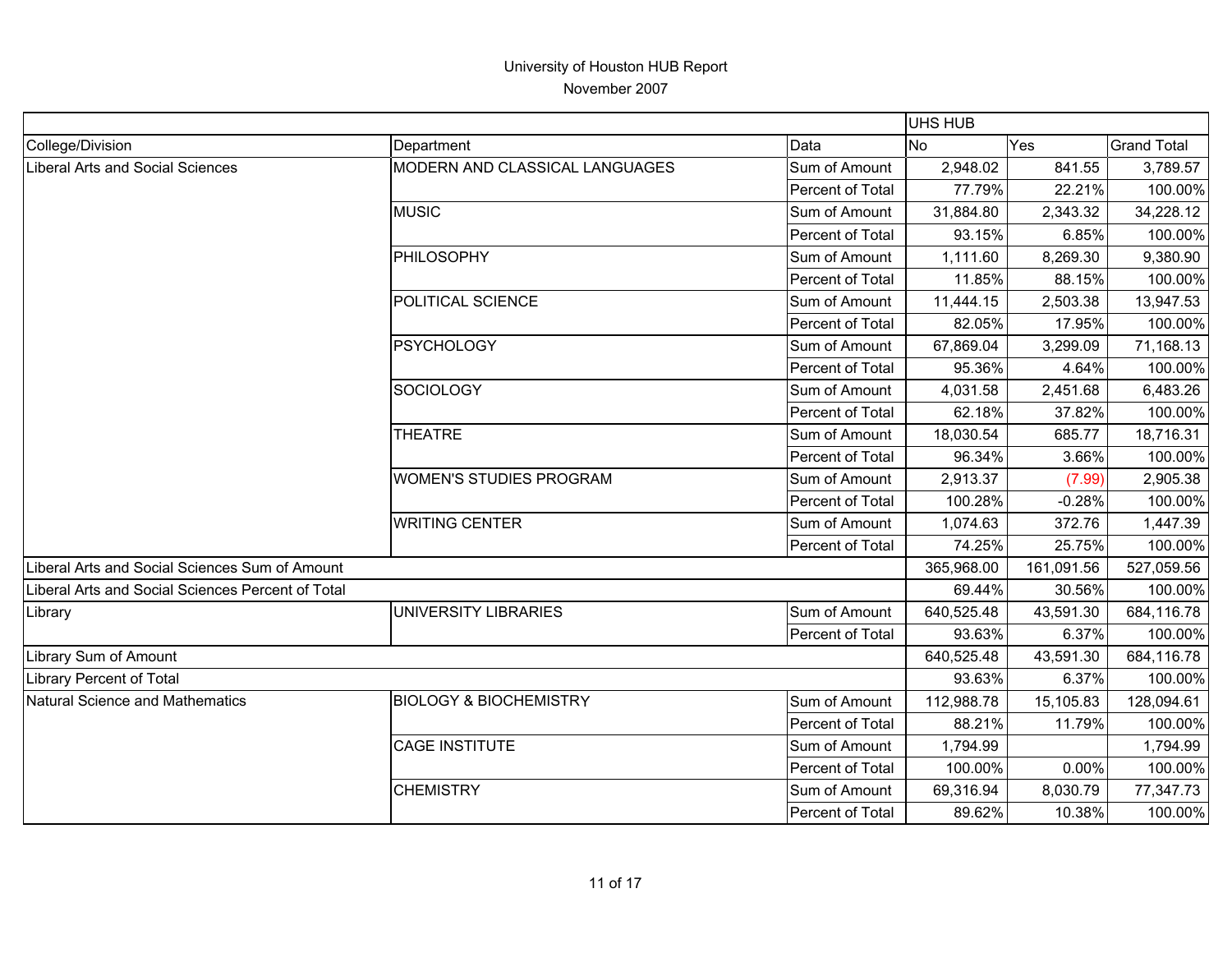|                                                  |                                           |                  | <b>UHS HUB</b> |           |                    |
|--------------------------------------------------|-------------------------------------------|------------------|----------------|-----------|--------------------|
| College/Division                                 | Department                                | Data             | <b>No</b>      | Yes       | <b>Grand Total</b> |
| Natural Science and Mathematics                  | <b>COMPUTER SCIENCE</b>                   | Sum of Amount    | 42,282.12      | 32,257.86 | 74,539.98          |
|                                                  |                                           | Percent of Total | 56.72%         | 43.28%    | 100.00%            |
|                                                  | CTR FOR ACADEMIC SUPPORT AND ASSESSMENT   | Sum of Amount    | 531.39         | 102.60    | 633.99             |
|                                                  |                                           | Percent of Total | 83.82%         | 16.18%    | 100.00%            |
|                                                  | DEAN, NATURAL SCIENCE & MATHE             | Sum of Amount    | 22,465.53      | 6,252.35  | 28,717.88          |
|                                                  |                                           | Percent of Total | 78.23%         | 21.77%    | 100.00%            |
|                                                  | <b>GEOLOGY</b>                            | Sum of Amount    | 66,371.95      | 11,450.86 | 77,822.81          |
|                                                  |                                           | Percent of Total | 85.29%         | 14.71%    | 100.00%            |
|                                                  | <b>IMAQS</b>                              | Sum of Amount    | 12,884.31      |           | 12,884.31          |
|                                                  |                                           | Percent of Total | 100.00%        | 0.00%     | 100.00%            |
|                                                  | INST FOR THEORETICAL & ENG SCI            | Sum of Amount    | 986.26         |           | 986.26             |
|                                                  |                                           | Percent of Total | 100.00%        | 0.00%     | 100.00%            |
|                                                  | <b>MATHEMATICS</b>                        | Sum of Amount    | 146,747.47     | 3,295.00  | 150,042.47         |
|                                                  |                                           | Percent of Total | 97.80%         | 2.20%     | 100.00%            |
|                                                  | <b>PHYSICS</b>                            | Sum of Amount    | 54,827.65      | 10,813.17 | 65,640.82          |
|                                                  |                                           | Percent of Total | 83.53%         | 16.47%    | 100.00%            |
| Natural Science and Mathematics Sum of Amount    |                                           |                  | 531,197.39     | 87,308.46 | 618,505.85         |
| Natural Science and Mathematics Percent of Total |                                           |                  | 85.88%         | 14.12%    | 100.00%            |
| Optometry                                        | <b>DEAN, OPTOMETRY</b>                    | Sum of Amount    | 30,343.04      | 15,210.74 | 45,553.78          |
|                                                  |                                           | Percent of Total | 66.61%         | 33.39%    | 100.00%            |
|                                                  | OPT VISION SCIENCES                       | Sum of Amount    | 19,884.31      | 8,089.64  | 27,973.95          |
|                                                  |                                           | Percent of Total | 71.08%         | 28.92%    | 100.00%            |
|                                                  | OPTOMETRY CLINIC                          | Sum of Amount    | 25,196.80      | 7,121.38  | 32,318.18          |
|                                                  |                                           | Percent of Total | 77.96%         | 22.04%    | 100.00%            |
| Optometry Sum of Amount                          |                                           |                  | 75,424.15      | 30,421.76 | 105,845.91         |
| Optometry Percent of Total                       |                                           |                  | 71.26%         | 28.74%    | 100.00%            |
| Pharmacy                                         | <b>CLINICAL PHARMACY &amp; ADMINISTRA</b> | Sum of Amount    | 3,260.32       |           | 3,260.32           |
|                                                  |                                           | Percent of Total | 100.00%        | 0.00%     | 100.00%            |
|                                                  | <b>DEAN, PHARMACY</b>                     | Sum of Amount    | 45,783.31      | 2,600.08  | 48,383.39          |
|                                                  |                                           | Percent of Total | 94.63%         | 5.37%     | 100.00%            |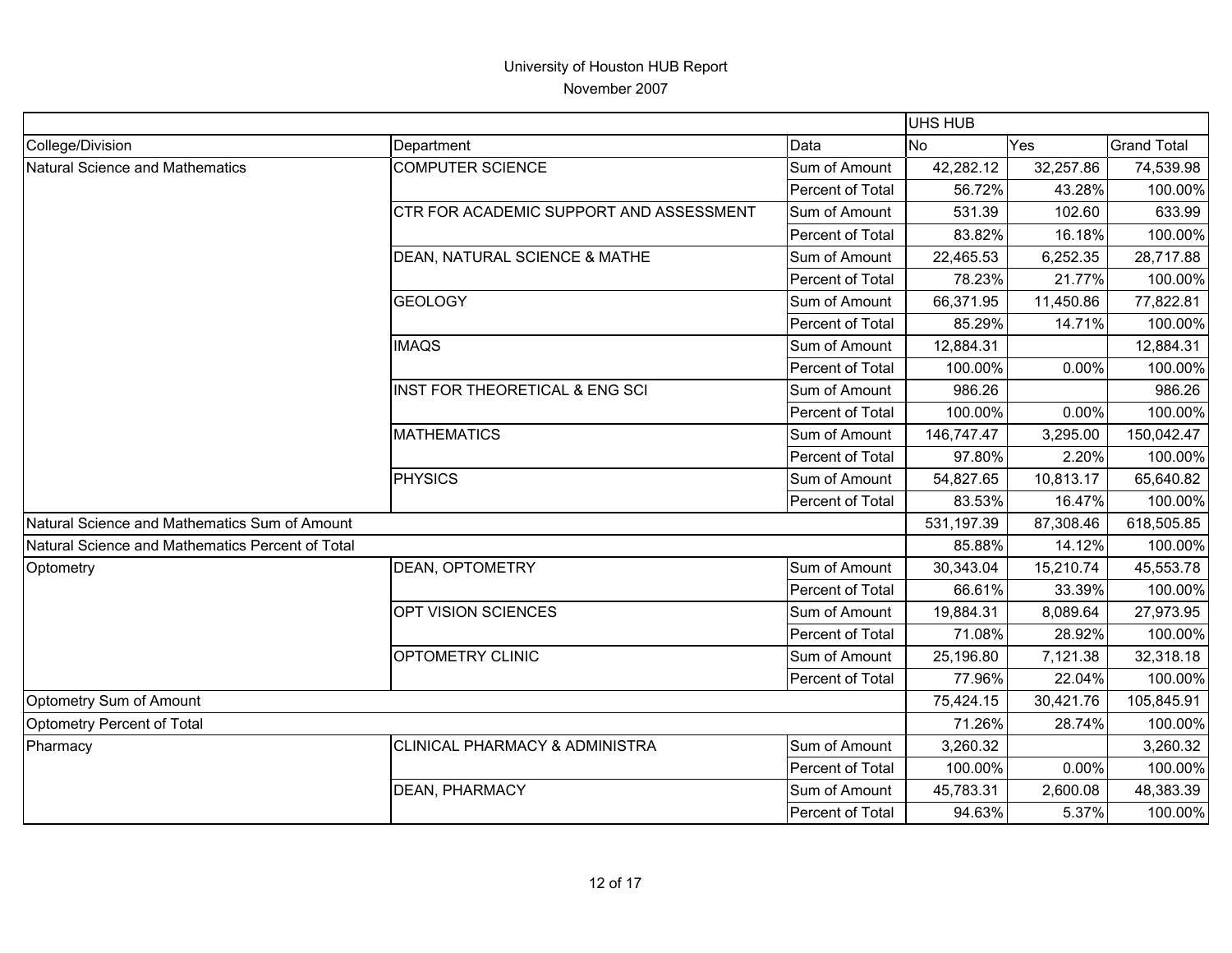|                           |                                    |                  | <b>UHS HUB</b> |          |                                                                                                            |
|---------------------------|------------------------------------|------------------|----------------|----------|------------------------------------------------------------------------------------------------------------|
| College/Division          | Department                         | Data             | <b>No</b>      | Yes      | <b>Grand Total</b>                                                                                         |
| Pharmacy                  | INSTITUTE FOR DRUG EDUCATION       | Sum of Amount    | 2,801.69       |          | 2,801.69                                                                                                   |
|                           |                                    | Percent of Total | 100.00%        | 0.00%    | 100.00%                                                                                                    |
|                           | PHARMACOLOGICAL & PHARMACEUTIC     | Sum of Amount    | 77,153.49      | 1,488.15 | 78,641.64                                                                                                  |
|                           |                                    | Percent of Total | 98.11%         | 1.89%    | 100.00%                                                                                                    |
| Pharmacy Sum of Amount    |                                    |                  | 128,998.81     | 4,088.23 | 133,087.04                                                                                                 |
| Pharmacy Percent of Total |                                    |                  | 96.93%         | 3.07%    | 100.00%                                                                                                    |
| Research                  | ANIMAL CARE OPERATIONS             | Sum of Amount    | 9,503.12       |          | 9,503.12                                                                                                   |
|                           |                                    | Percent of Total | 100.00%        | 0.00%    | 100.00%                                                                                                    |
|                           | CENTER FOR ADVANCED MATERIALS      | Sum of Amount    | 4,996.42       | 395.88   | 5,392.30                                                                                                   |
|                           |                                    | Percent of Total | 92.66%         | 7.34%    | 100.00%                                                                                                    |
|                           | <b>CMC</b>                         | Sum of Amount    | 276.75         | 114.99   | 391.74                                                                                                     |
|                           |                                    | Percent of Total | 70.65%         | 29.35%   | 100.00%                                                                                                    |
|                           | <b>GRANTS AND CONTRACTS</b>        | Sum of Amount    | 134.68         | 1,766.21 | 1,900.89<br>100.00%<br>2,674.03<br>100.00%                                                                 |
|                           |                                    | Percent of Total | 7.09%          | 92.91%   |                                                                                                            |
|                           | HOUSTON COASTAL CENTER             | Sum of Amount    | 2,674.03       |          |                                                                                                            |
|                           |                                    | Percent of Total | 100.00%        | 0.00%    |                                                                                                            |
|                           | INSTITUTE FOR MOLECULAR DESIGN     | Sum of Amount    | 2,946.00       |          | 2,946.00                                                                                                   |
|                           |                                    | Percent of Total | 100.00%        | 0.00%    | 100.00%                                                                                                    |
|                           | OFFICE OF TECHNOLOGY MANAGEMEN     | Sum of Amount    | 6,545.01       |          | 6,545.01                                                                                                   |
|                           |                                    | Percent of Total | 100.00%        | 0.00%    | 100.00%                                                                                                    |
|                           | <b>RESEARCH</b>                    | Sum of Amount    | 2,468.76       |          | 2,468.76<br>100.00%<br>148.61<br>100.00%<br>4,063.66<br>100.00%<br>20.60<br>100.00%<br>1,945.92<br>100.00% |
|                           |                                    | Percent of Total | 100.00%        | 0.00%    |                                                                                                            |
|                           | <b>RESEARCH FINANCIAL SERVICES</b> | Sum of Amount    | 148.61         |          |                                                                                                            |
|                           |                                    | Percent of Total | 100.00%        | 0.00%    |                                                                                                            |
|                           | <b>RESEARCH INFORMATION CENTER</b> | Sum of Amount    | 4,063.66       |          |                                                                                                            |
|                           |                                    | Percent of Total | 100.00%        | 0.00%    |                                                                                                            |
|                           | RESEARCH POLICIES/COMP/COMMITT     | Sum of Amount    | 20.60          |          |                                                                                                            |
|                           |                                    | Percent of Total | 100.00%        | 0.00%    |                                                                                                            |
|                           | SPACE VACUUM EPITAXY CENTER        | Sum of Amount    | 1,945.92       |          |                                                                                                            |
|                           |                                    | Percent of Total | 100.00%        | 0.00%    |                                                                                                            |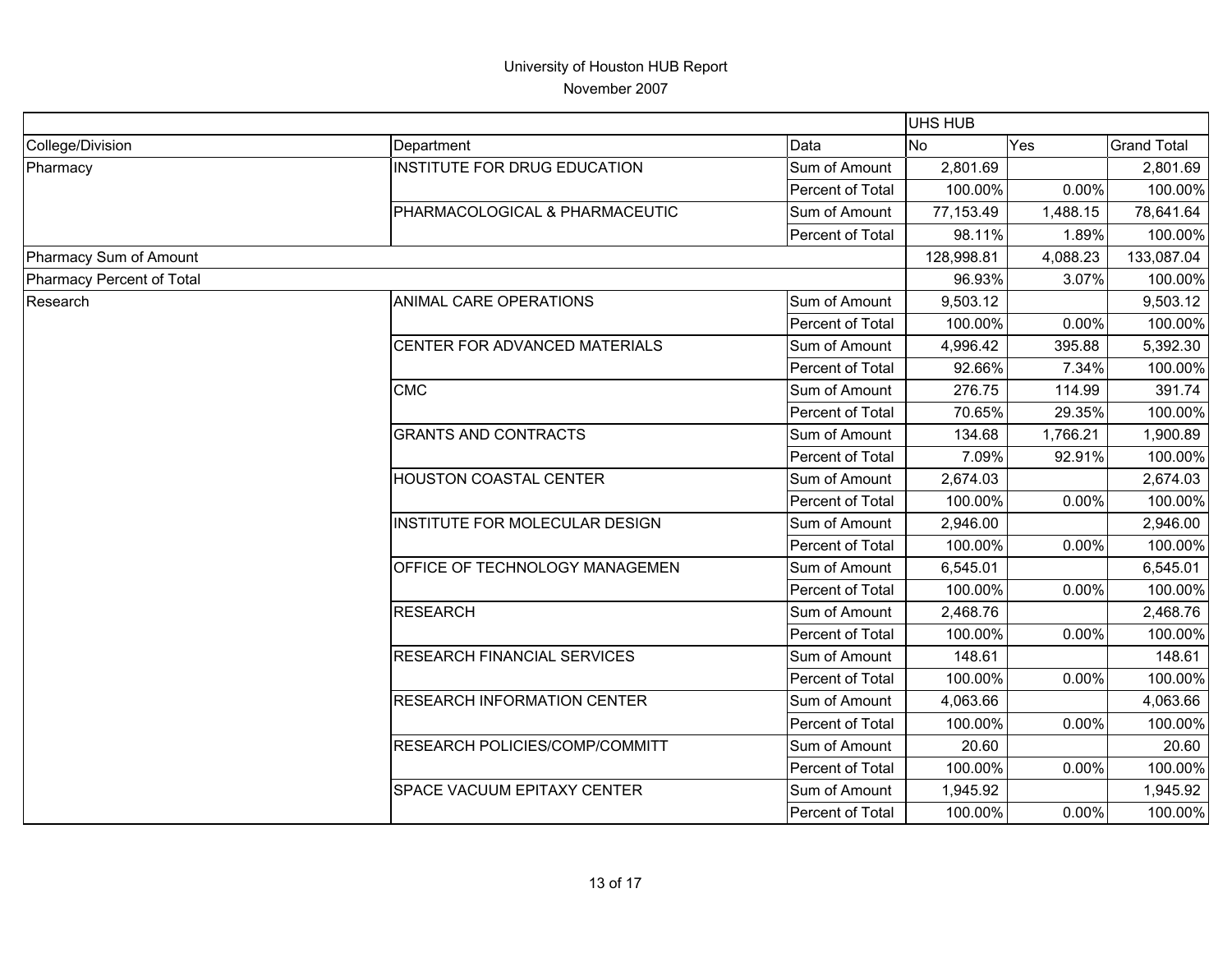|                                  |                                  |                  | UHS HUB    |           |                    |
|----------------------------------|----------------------------------|------------------|------------|-----------|--------------------|
| College/Division                 | Department                       | Data             | <b>No</b>  | Yes       | <b>Grand Total</b> |
| Research                         | SUPER CONDUCT & ADV MATERIALS    | Sum of Amount    | 837.66     |           | 837.66             |
|                                  |                                  | Percent of Total | 100.00%    | $0.00\%$  | 100.00%            |
|                                  | <b>TCSUH</b>                     | Sum of Amount    | 44,946.20  | 424.23    | 45,370.43          |
|                                  |                                  | Percent of Total | 99.06%     | 0.94%     | 100.00%            |
|                                  | <b>TIMES</b>                     | Sum of Amount    | 85,684.40  | 18,666.88 | 104,351.28         |
|                                  |                                  | Percent of Total | 82.11%     | 17.89%    | 100.00%            |
|                                  | TX LEARNING/COMPUTATIONAL CTR    | Sum of Amount    | 35,787.64  | 8,164.63  | 43,952.27          |
|                                  |                                  | Percent of Total | 81.42%     | 18.58%    | 100.00%            |
| <b>Research Sum of Amount</b>    |                                  |                  | 202,979.46 | 29,532.82 | 232,512.28         |
| <b>Research Percent of Total</b> |                                  |                  | 87.30%     | 12.70%    | 100.00%            |
| <b>Student Affairs</b>           | <b>CAMPUS ACTIVITIES</b>         | Sum of Amount    | 24,092.68  | 514.16    | 24,606.84          |
|                                  |                                  | Percent of Total | 97.91%     | 2.09%     | 100.00%            |
|                                  | <b>CAMPUS RECREATION</b>         | Sum of Amount    | 64,134.04  | 27,491.13 | 91,625.17          |
|                                  |                                  | Percent of Total | 70.00%     | 30.00%    | 100.00%            |
|                                  | CENTER FOR STUDENTS W/DISABILI   | Sum of Amount    | 39,176.74  | 4,432.11  | 43,608.85          |
|                                  |                                  | Percent of Total | 89.84%     | 10.16%    | 100.00%            |
|                                  | CHILD CARE CENTER                | Sum of Amount    | 6,733.44   | 567.59    | 7,301.03           |
|                                  |                                  | Percent of Total | 92.23%     | 7.77%     | 100.00%            |
|                                  | <b>COUNSELING AND PSYCH SVCS</b> | Sum of Amount    | 1,712.31   | 772.38    | 2,484.69           |
|                                  |                                  | Percent of Total | 68.91%     | 31.09%    | 100.00%            |
|                                  | <b>DEAN OF STUDENTS</b>          | Sum of Amount    | 564.42     |           | 564.42             |
|                                  |                                  | Percent of Total | 100.00%    | 0.00%     | 100.00%            |
|                                  | INT'L STUDENT & SCHOLAR SERVIC   | Sum of Amount    | 2,651.92   | 64.95     | 2,716.87           |
|                                  |                                  | Percent of Total | 97.61%     | 2.39%     | 100.00%            |
|                                  | LEARNING AND ASSESSMENT SVCS     | Sum of Amount    | 596.82     | 50.16     | 646.98             |
|                                  |                                  | Percent of Total | 92.25%     | 7.75%     | 100.00%            |
|                                  | LEARNING SUPPORT SERVICES        | Sum of Amount    | 1,008.11   | 527.14    | 1,535.25           |
|                                  |                                  | Percent of Total | 65.66%     | 34.34%    | 100.00%            |
|                                  | <b>RELIGION CENTER</b>           | Sum of Amount    |            | 27.06     | 27.06              |
|                                  |                                  | Percent of Total | 0.00%      | 100.00%   | 100.00%            |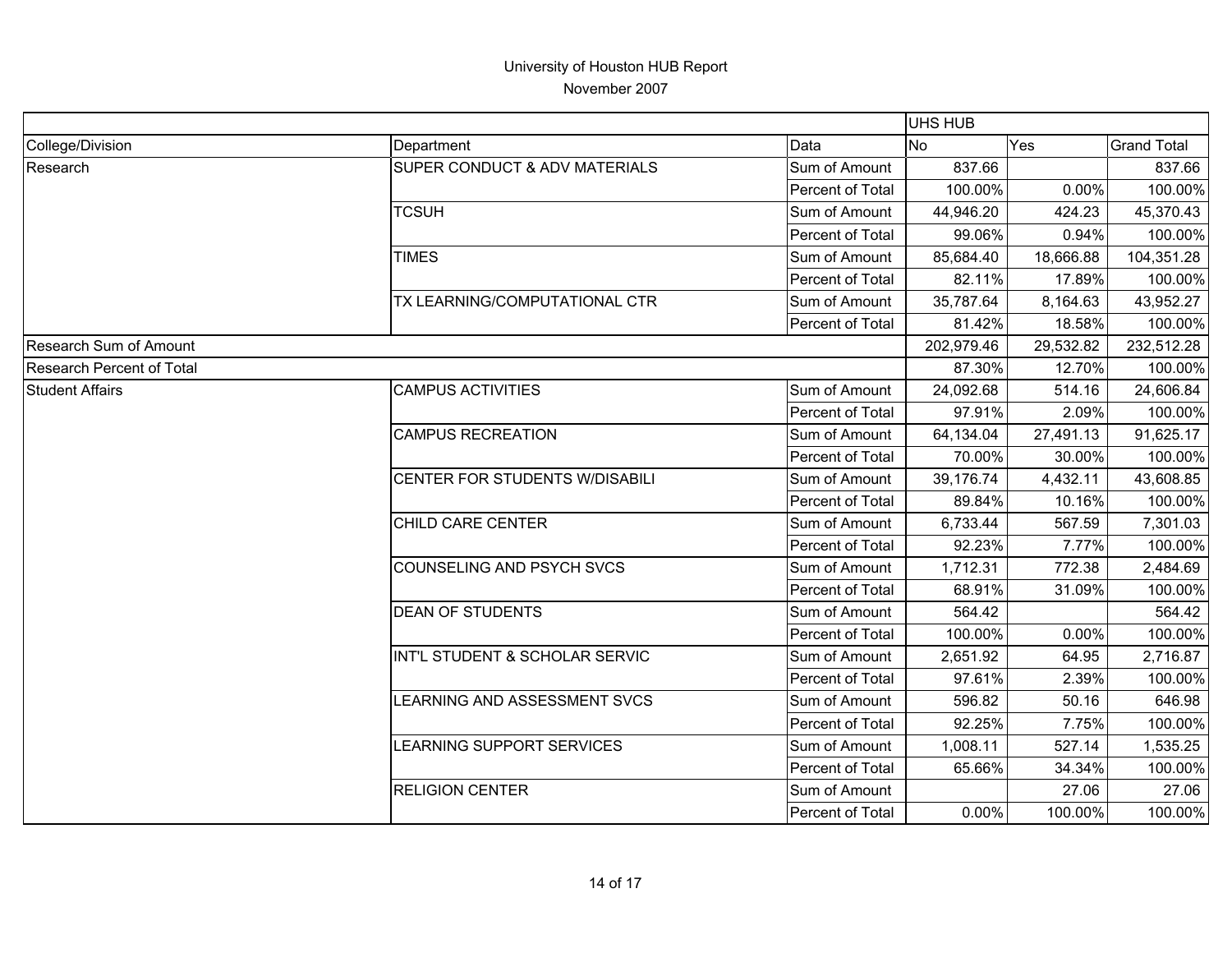|                                         |                                       |                  | UHS HUB    |           |                    |
|-----------------------------------------|---------------------------------------|------------------|------------|-----------|--------------------|
| College/Division                        | Department                            | Data             | <b>No</b>  | Yes       | <b>Grand Total</b> |
| <b>Student Affairs</b>                  | <b>RESIDENTIAL LIFE &amp; HOUSING</b> | Sum of Amount    | 110,720.73 | 15,642.19 | 126,362.92         |
|                                         |                                       | Percent of Total | 87.62%     | 12.38%    | 100.00%            |
|                                         | <b>STUDENT AFFAIRS</b>                | Sum of Amount    | 7,791.80   | 2,649.53  | 10,441.33          |
|                                         |                                       | Percent of Total | 74.62%     | 25.38%    | 100.00%            |
|                                         | <b>STUDENT HEALTH CENTER</b>          | Sum of Amount    | 29,031.05  | 4,410.05  | 33,441.10          |
|                                         |                                       | Percent of Total | 86.81%     | 13.19%    | 100.00%            |
|                                         | <b>STUDENT PHARMACY</b>               | Sum of Amount    | 339.00     |           | 339.00             |
|                                         |                                       | Percent of Total | 100.00%    | 0.00%     | 100.00%            |
|                                         | <b>STUDENT PUBLICATIONS</b>           | Sum of Amount    | 27,367.49  | 898.71    | 28,266.20          |
|                                         |                                       | Percent of Total | 96.82%     | 3.18%     | 100.00%            |
|                                         | UNIVERSITY CAREER SERVICES            | Sum of Amount    | 6,148.12   |           | 6,148.12           |
|                                         |                                       | Percent of Total | 100.00%    | 0.00%     | 100.00%            |
|                                         | UNIVERSITY CENTER                     | Sum of Amount    | 45,028.34  | 4,835.68  | 49,864.02          |
|                                         |                                       | Percent of Total | 90.30%     | 9.70%     | 100.00%            |
|                                         | UNIVERSITY TESTING SERVICES           | Sum of Amount    | 4,577.10   | 1,545.69  | 6,122.79           |
|                                         |                                       | Percent of Total | 74.76%     | 25.24%    | 100.00%            |
|                                         | <b>URBAN EXPERIENCE VPSA</b>          | Sum of Amount    | 54.41      | 74.40     | 128.81             |
|                                         |                                       | Percent of Total | 42.24%     | 57.76%    | 100.00%            |
|                                         | <b>VETERAN SERVICES</b>               | Sum of Amount    | 872.60     | 33.00     | 905.60             |
|                                         |                                       | Percent of Total | 96.36%     | 3.64%     | 100.00%            |
| <b>Student Affairs Sum of Amount</b>    |                                       |                  | 372,601.12 | 64,535.93 | 437,137.05         |
| <b>Student Affairs Percent of Total</b> |                                       |                  | 85.24%     | 14.76%    | 100.00%            |
| Technology                              | CENTER FOR APPLIED TECHNOLOGY         | Sum of Amount    | 235.35     |           | 235.35             |
|                                         |                                       | Percent of Total | 100.00%    | 0.00%     | 100.00%            |
|                                         | CENTER FOR FUTURE OF HEALTH           | Sum of Amount    | 817.70     |           | 817.70             |
|                                         |                                       | Percent of Total | 100.00%    | 0.00%     | 100.00%            |
|                                         | CENTER FOR LIFE SCIENCES TECH         | Sum of Amount    | 202.01     | 1,552.96  | 1,754.97           |
|                                         |                                       | Percent of Total | 11.51%     | 88.49%    | 100.00%            |
|                                         | <b>DEAN, TECHNOLOGY</b>               | Sum of Amount    | 21,066.98  | 6,516.53  | 27,583.51          |
|                                         |                                       | Percent of Total | 76.38%     | 23.62%    | 100.00%            |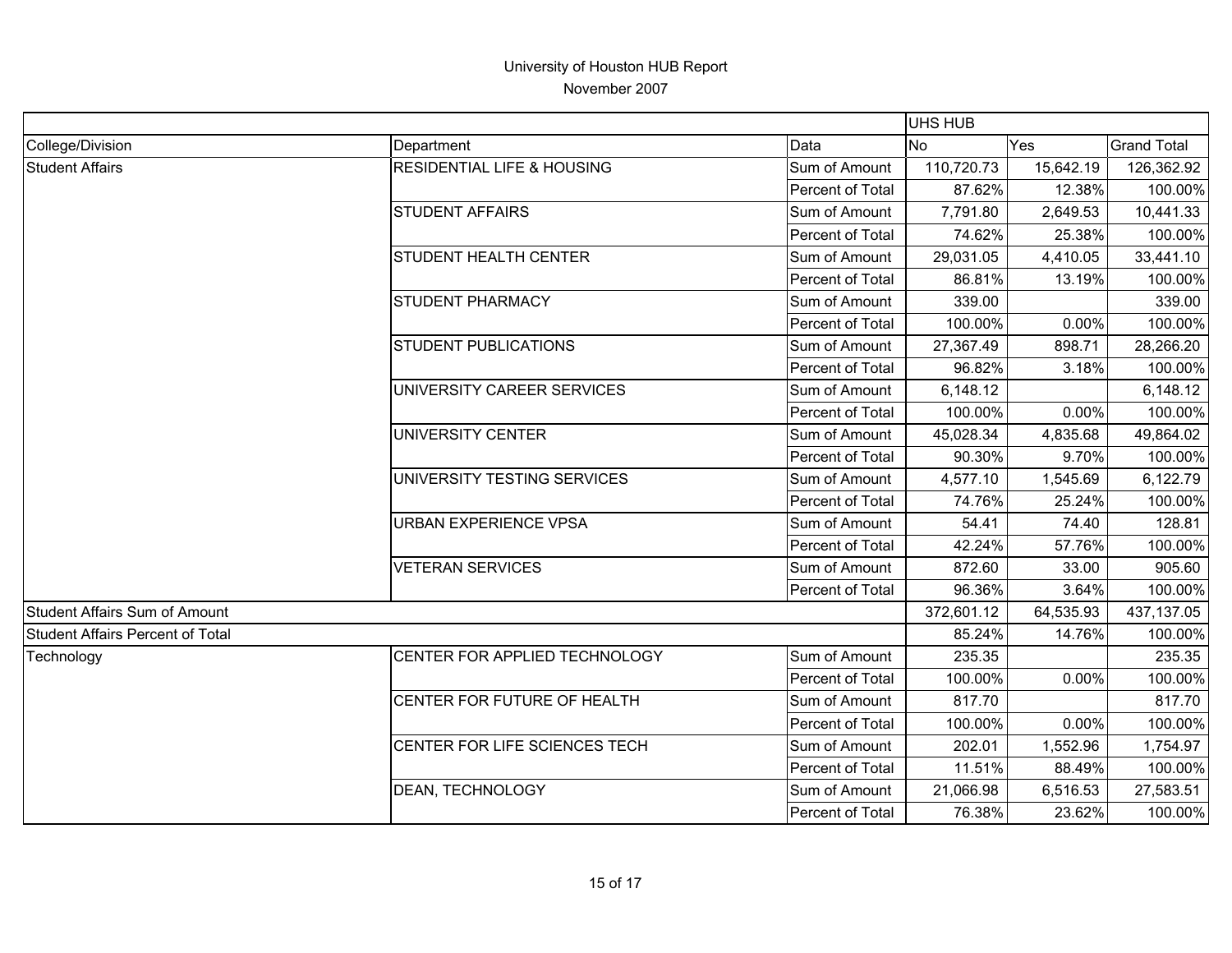|                                    |                                         |                  | UHS HUB   |           |                    |
|------------------------------------|-----------------------------------------|------------------|-----------|-----------|--------------------|
| College/Division                   | Department                              | Data             | <b>No</b> | Yes       | <b>Grand Total</b> |
| Technology                         | <b>ENGINEERING TECHNOLOGY</b>           | Sum of Amount    | 9,835.90  | 640.60    | 10,476.50          |
|                                    |                                         | Percent of Total | 93.89%    | 6.11%     | 100.00%            |
|                                    | HUMAN DEVELOP AND CONSUMER SCI          | Sum of Amount    | 6,431.99  | 4,598.77  | 11,030.76          |
|                                    |                                         | Percent of Total | 58.31%    | 41.69%    | 100.00%            |
|                                    | <b>INFORMATION &amp; LOGISTICS TECH</b> | Sum of Amount    | 2,271.97  | 264.34    | 2,536.31           |
|                                    |                                         | Percent of Total | 89.58%    | 10.42%    | 100.00%            |
|                                    | <b>TMAC</b>                             | Sum of Amount    | 1,435.58  | 422.80    | 1,858.38           |
|                                    |                                         | Percent of Total | 77.25%    | 22.75%    | 100.00%            |
| Technology Sum of Amount           |                                         |                  | 42,297.48 | 13,996.00 | 56,293.48          |
| <b>Technology Percent of Total</b> |                                         |                  | 75.14%    | 24.86%    | 100.00%            |
| <b>University Advancement</b>      | ADVANCEMENT INFORMATION SVCS            | Sum of Amount    | 2,825.90  |           | 2,825.90           |
|                                    |                                         | Percent of Total | 100.00%   | 0.00%     | 100.00%            |
|                                    | <b>ANNUAL GIVING</b>                    | Sum of Amount    | 35,004.99 |           | 35,004.99          |
|                                    |                                         | Percent of Total | 100.00%   | 0.00%     | 100.00%            |
|                                    | <b>CREATIVE SERVICES</b>                | Sum of Amount    | 7,622.81  | 776.80    | 8,399.61           |
|                                    |                                         | Percent of Total | 90.75%    | 9.25%     | 100.00%            |
|                                    | <b>DEVELOPMENT</b>                      | Sum of Amount    | 5,365.26  | 3,169.52  | 8,534.78           |
|                                    |                                         | Percent of Total | 62.86%    | 37.14%    | 100.00%            |
|                                    | <b>DEVELOPMENT RESEARCH</b>             | Sum of Amount    | 1,886.14  |           | 1,886.14           |
|                                    |                                         | Percent of Total | 100.00%   | 0.00%     | 100.00%            |
|                                    | <b>DONOR &amp; ALUMNI RECORDS</b>       | Sum of Amount    | 6,900.42  |           | 6,900.42           |
|                                    |                                         | Percent of Total | 100.00%   | 0.00%     | 100.00%            |
|                                    | <b>EXTERNAL COMMUNICATIONS</b>          | Sum of Amount    | 8,278.00  |           | 8,278.00           |
|                                    |                                         | Percent of Total | 100.00%   | 0.00%     | 100.00%            |
|                                    | <b>MARKETING</b>                        | Sum of Amount    | 2,422.11  |           | 2,422.11           |
|                                    |                                         | Percent of Total | 100.00%   | 0.00%     | 100.00%            |
|                                    | PLANNED GIVING                          | Sum of Amount    | 20,951.39 | 525.41    | 21,476.80          |
|                                    |                                         | Percent of Total | 97.55%    | 2.45%     | 100.00%            |
|                                    | <b>PUBLIC AFFAIRS</b>                   | Sum of Amount    | 91.90     |           | 91.90              |
|                                    |                                         | Percent of Total | 100.00%   | 0.00%     | 100.00%            |